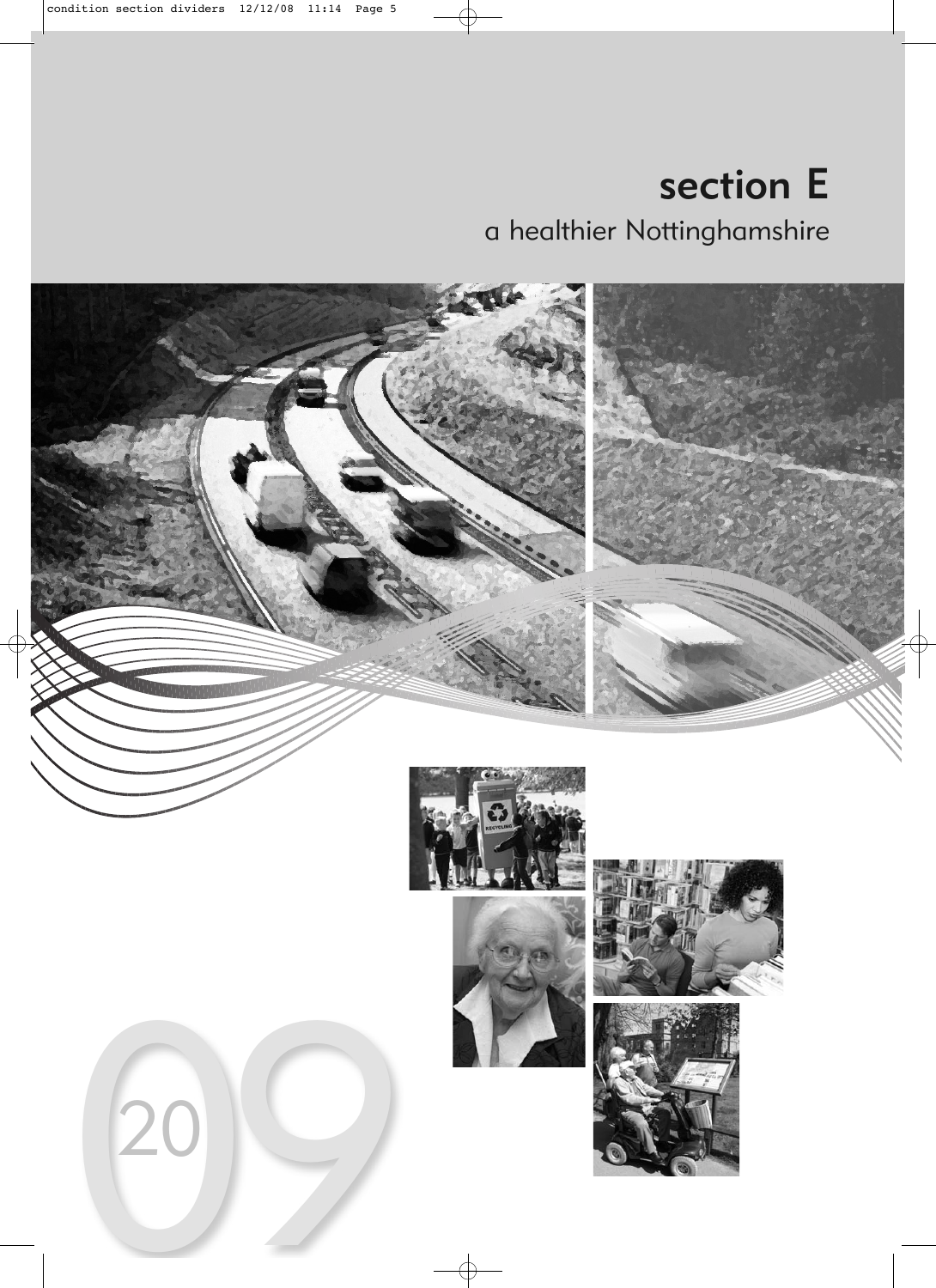| <b>Local Authority District</b> | Access to<br>Hospital | Rate Rank      | Children<br>in Need | Rate Rank      | Child<br>Protection | Rate Rank                | Smoking | Rate Rank    | <b>Binge Drinking</b> | Rate Rank    | Obesity | Rate Rank      |
|---------------------------------|-----------------------|----------------|---------------------|----------------|---------------------|--------------------------|---------|--------------|-----------------------|--------------|---------|----------------|
| <b>Ashfield</b>                 | 99.0                  | 1              | 6.2                 | 6              | 0.6                 | 5                        | 29.3    | 7            | 17.4                  | 4            | 29.2    | 7              |
| <b>Bassetlaw</b>                | 93.5                  | 4              | 4.1                 | 5              | 0.7                 | 7                        | 23.0    | 5            | 17.7                  | 7            | 27.6    | 5              |
| <b>Broxtowe</b>                 | 91.4                  | 5              | 2.8                 | 3              | 0.2                 | $\overline{c}$           | 21.1    | 2            | 17.5                  | 5            | 23.9    | $\overline{c}$ |
| Gedling                         | 97.1                  | 2              | 1.9                 | $\overline{c}$ | 0.2                 | 3                        | 22.9    | 4            | 17.0                  | 2            | 23.9    | $\overline{c}$ |
| Mansfield                       | 96.5                  | 3              | 7.6                 | $\overline{7}$ | 0.7                 | 6                        | 25.3    | 6            | 17.5                  | 5            | 28.0    | 6              |
| Newark & Sherwood               | 75.8                  | $\overline{7}$ | 3.4                 | 4              | 0.4                 | $\overline{\mathcal{A}}$ | 22.6    | 3            | 16.8                  | $\mathbf{1}$ | 25.5    | 4              |
| Rushcliffe                      | 89.2                  | 6              | 1.0                 | 1              | 0.2                 | $\mathbf{1}$             | 16.3    | $\mathbf{1}$ | 17.1                  | 3            | 19.5    | 1              |
|                                 |                       |                |                     |                |                     |                          |         |              |                       |              |         |                |
| <b>County (Notts less City)</b> | 91.8                  |                | 4.2                 |                | 0.4                 |                          |         |              |                       |              |         |                |
| <b>East Midlands</b>            |                       |                |                     |                |                     |                          | 24.9    |              | 17.7                  |              | 25.6    |                |
| Country                         |                       |                |                     |                |                     |                          | 24.1    |              | 18.0                  |              | 23.6    |                |
|                                 |                       |                |                     |                |                     |                          |         |              |                       |              |         |                |
| <b>Ward Name</b>                |                       |                |                     |                |                     |                          |         |              |                       |              |         |                |
| <b>Hucknall Central</b>         | 100.0                 | $\mathbf{1}$   | 4.3                 | 5              | 0.3                 | 5                        |         |              |                       |              |         |                |
| <b>Hucknall East</b>            | 100.0                 | $\mathcal I$   | 4.9                 | 8              | 0.4                 | 6                        |         |              |                       |              |         |                |
| <b>Hucknall North</b>           | 100.0                 | $\mathbf{1}$   | 3.0                 | 3              | 0.1                 | 3                        |         |              |                       |              |         |                |
| <b>Hucknall West</b>            | 88.9                  | 15             | 4.6                 | $\overline{7}$ | 0.7                 | 11                       |         |              |                       |              |         |                |
| Jacksdale                       | 100.0                 | $\mathbf{1}$   | 2.0                 | $\overline{c}$ | 0.0                 | $\mathbf{1}$             |         |              |                       |              |         |                |
| Kirkby in Ashfield Central      | 100.0                 | $\mathcal I$   | 3.3                 | 4              | 0.4                 | 8                        |         |              |                       |              |         |                |
| Kirkby in Ashfield East         | 100.0                 | $\mathbf{1}$   | 14.3                | 15             | 1.9                 | 15                       |         |              |                       |              |         |                |
| Kirkby in Ashfield West         | 100.0                 | $\mathbf{1}$   | 8.5                 | 14             | 1.3                 | 14                       |         |              |                       |              |         |                |
| Selston                         | 100.0                 | $\mathcal I$   | 5.1                 | 9              | 0.2                 | 4                        |         |              |                       |              |         |                |
| Sutton in Ashfield Central      | 100.0                 | 1              | 8.0                 | 12             | 0.7                 | 12                       |         |              |                       |              |         |                |
| Sutton in Ashfield East         | 100.0                 | 1              | 8.2                 | 13             | 0.7                 | 13                       |         |              |                       |              |         |                |
| Sutton in Ashfield North        | 100.0                 | $\mathcal I$   | 6.3                 | 11             | 0.5                 | 10                       |         |              |                       |              |         |                |
| Sutton in Ashfield West         | 100.0                 | $\mathbf{1}$   | 5.1                 | 10             | 0.4                 | 9                        |         |              |                       |              |         |                |
| Underwood                       | 100.0                 | $\mathbf{1}$   | 1.6                 | 1              | 0.0                 | $\mathbf{1}$             |         |              |                       |              |         |                |
| Woodhouse                       | 100.0                 | $\mathbf{1}$   | 4.4                 | 6              | 0.4                 | 7                        |         |              |                       |              |         |                |

Access to Hospital **800 %** of households within 30 mins travel time of a hospital by public transport, walking or cycling **Children in Need** No. of children referred to Social Care & Health in 2007 as % of the population aged 0-17 **Child Protection** No. of Section 47 inquiries in 2007 as % of the population aged 0-17 **Smoking** No. of current cigarette smokers as % of 16+ population

**Binge Drinking** % of men consuming 8+ units and women 6+ units of alcohol in one day during the previous week **Obesity** 8 Mbosof 16+ population with a Body Mass Index of more than 30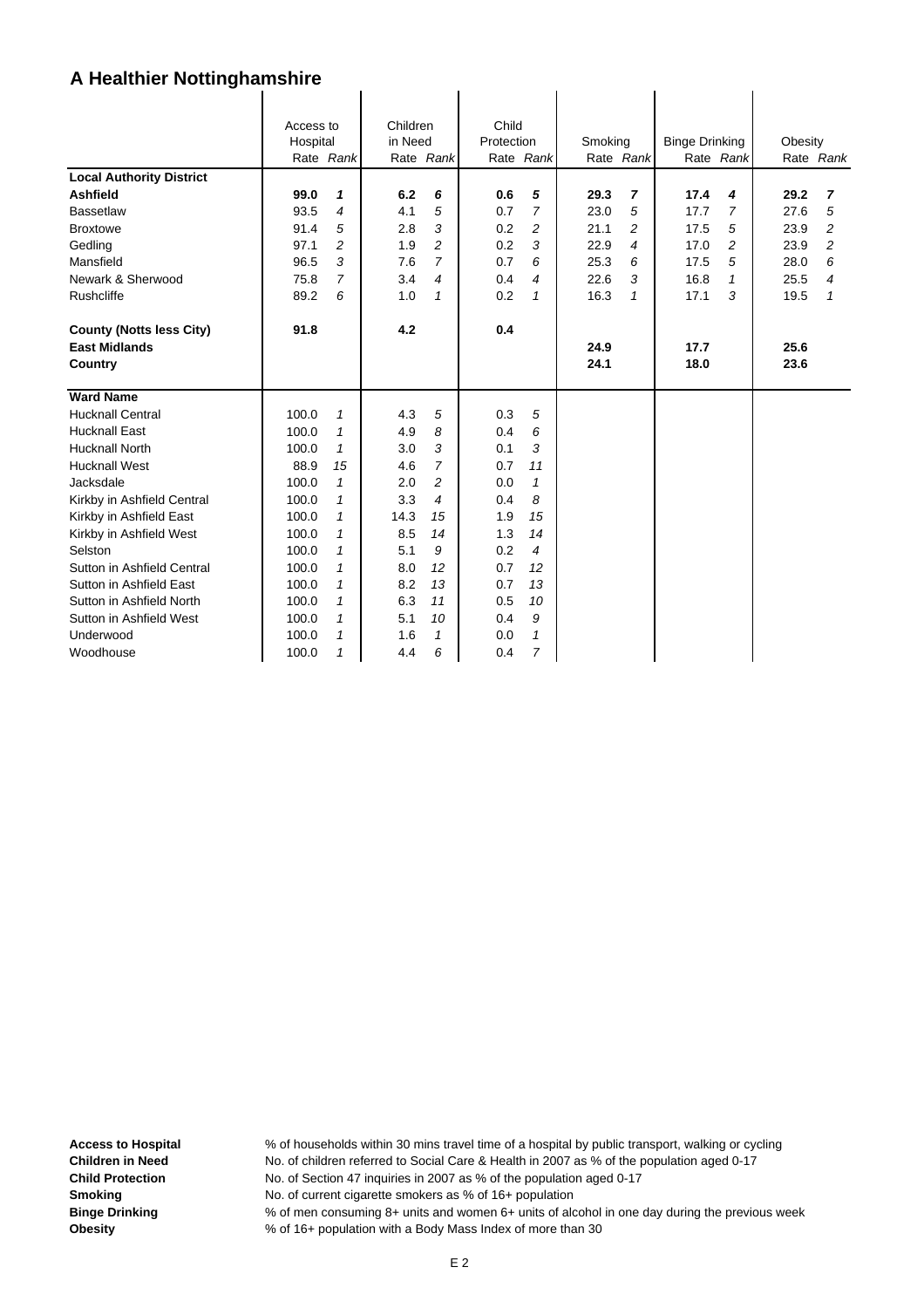|                                 | Fruit & Vea |                | <b>Adults in Need</b> |                | <b>Adults in Need</b> |                | <b>Adults in Need</b> |                | <b>Adults in Need</b> |                | Low Birthweight |                |
|---------------------------------|-------------|----------------|-----------------------|----------------|-----------------------|----------------|-----------------------|----------------|-----------------------|----------------|-----------------|----------------|
|                                 | Consumption |                | Total                 |                | Learning              |                | <b>Mental Health</b>  |                | Physical              |                | <b>Babies</b>   |                |
|                                 |             | Rate Rank      |                       | Rate Rank      |                       | Rate Rank      |                       | Rate Rank      |                       | Rate Rank      |                 | Rate Rank      |
| <b>Local Authority District</b> |             |                |                       |                |                       |                |                       |                |                       |                |                 |                |
| <b>Ashfield</b>                 | 21.0        | $\overline{7}$ | 4.4                   | 4              | 0.3                   | 4              | 1.8                   | $\overline{ }$ | 13.4                  | 5              | 7.9             | 5              |
| <b>Bassetlaw</b>                | 23.1        | 5              | 4.8                   | 6              | 0.4                   | 5              | 1.6                   | 6              | 13.6                  | 6              | 8.0             | 6              |
| <b>Broxtowe</b>                 | 25.8        | 4              | 3.7                   | 3              | 0.3                   | $\mathbf{1}$   | 1.4                   | 4              | 11.4                  | 3              | 7.1             | 3              |
| Gedling                         | 27.7        | $\overline{c}$ | 3.6                   | $\overline{2}$ | 0.3                   | 3              | 1.1                   | 3              | 10.9                  | $\overline{c}$ | 7.7             | 4              |
| Mansfield                       | 22.0        | 6              | 5.1                   | $\overline{7}$ | 0.5                   | $\overline{7}$ | 1.1                   | $\overline{c}$ | 13.6                  | $\overline{7}$ | 8.5             | $\overline{7}$ |
| Newark & Sherwood               | 27.4        | 3              | 4.5                   | 5              | 0.4                   | 6              | 1.1                   | $\mathbf{1}$   | 13.2                  | 4              | 7.0             | 2              |
| Rushcliffe                      | 33.5        | $\mathbf{1}$   | 3.4                   | 1              | 0.3                   | $\overline{c}$ | 1.5                   | 5              | 10.5                  | $\mathbf{1}$   | 6.7             | $\mathbf{1}$   |
| <b>County (Notts less City)</b> |             |                | 4.2                   |                | 0.3                   |                | 1.4                   |                | 12.4                  |                | 7.6             |                |
| <b>East Midlands</b>            | 25.9        |                |                       |                |                       |                |                       |                |                       |                | 8.0             |                |
| Country                         | 26.3        |                |                       |                |                       |                |                       |                |                       |                |                 |                |
| <b>Ward Name</b>                |             |                |                       |                |                       |                |                       |                |                       |                |                 |                |
| <b>Hucknall Central</b>         |             |                | 4.9                   | 12             | 0.3                   | 10             | 1.8                   | 11             | 15.4                  | 13             | 9.8             | 14             |
| <b>Hucknall East</b>            |             |                | 3.5                   | 5              | 0.3                   | 6              | 1.1                   | 5              | 11.4                  | 4              | 7.2             | 6              |
| <b>Hucknall North</b>           |             |                | 3.2                   | $\overline{c}$ | 0.1                   | 3              | 0.7                   | 2              | 10.8                  | 3              | 8.2             | 9              |
| <b>Hucknall West</b>            |             |                | 3.3                   | 3              | 0.2                   | 5              | 1.7                   | 9              | 12.7                  | 8              | 7.8             | 8              |
| Jacksdale                       |             |                | 4.0                   | $\overline{7}$ | 0.1                   | $\mathbf{1}$   | 0.7                   | 3              | 12.0                  | 5              | 4.6             | 2              |
| Kirkby in Ashfield Central      |             |                | 5.3                   | 13             | 0.5                   | 13             | 2.8                   | 13             | 13.6                  | 9              | 8.3             | 10             |
| Kirkby in Ashfield East         |             |                | 5.9                   | 14             | 0.6                   | 14             | 4.4                   | 15             | 16.6                  | 14             | 9.7             | 13             |
| Kirkby in Ashfield West         |             |                | 4.4                   | 8              | 0.7                   | 15             | 0.7                   | $\mathbf{1}$   | 12.1                  | 6              | 10.3            | 15             |
| Selston                         |             |                | 4.6                   | 9              | 0.3                   | $\overline{7}$ | 2.4                   | 12             | 13.8                  | 10             | 5.8             | 4              |
| Sutton in Ashfield Central      |             |                | 6.4                   | 15             | 0.4                   | 12             | 3.4                   | 14             | 17.0                  | 15             | 9.0             | 12             |
| Sutton in Ashfield East         |             |                | 4.7                   | 10             | 0.3                   | 9              | 1.4                   | $\overline{7}$ | 14.7                  | 11             | 7.7             | $\overline{7}$ |
| Sutton in Ashfield North        |             |                | 4.8                   | 11             | 0.4                   | 11             | 1.4                   | 8              | 14.9                  | 12             | 8.7             | 11             |
| Sutton in Ashfield West         |             |                | 2.9                   | $\mathbf{1}$   | 0.3                   | 8              | 0.9                   | 4              | 9.3                   | $\mathbf{1}$   | 6.7             | 5              |
| Underwood                       |             |                | 3.8                   | 6              | 0.1                   | 2              | 1.7                   | 10             | 12.4                  | 7              | 4.5             | 1              |
| Woodhouse                       |             |                | 3.5                   | 4              | 0.2                   | 4              | 1.3                   | 6              | 10.2                  | 2              | 5.8             | 3              |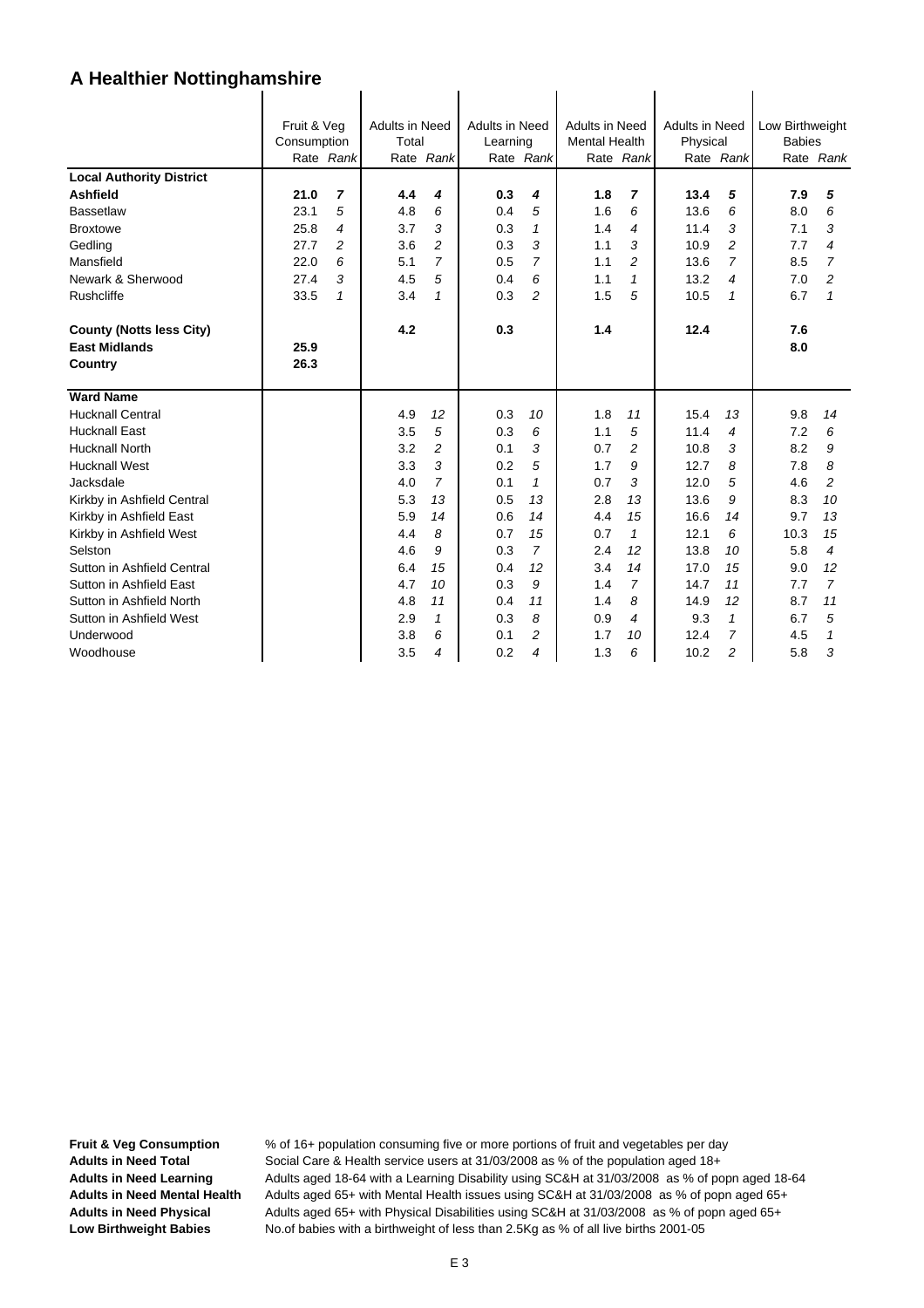|                                 |                   |                | Mortality |                |               |                |             |                          |
|---------------------------------|-------------------|----------------|-----------|----------------|---------------|----------------|-------------|--------------------------|
|                                 | Mortality         |                | Under 75  |                | Sport         |                | Teenage     |                          |
|                                 | <b>All Causes</b> |                | Cancer    |                | Participation |                | Pregnancies |                          |
|                                 |                   | SMR Rank       |           | SMR Rank       |               | Rate Rank      |             | Rate* Rank               |
| <b>Local Authority District</b> |                   |                |           |                |               |                |             |                          |
| <b>Ashfield</b>                 | 114.2             | 7              | 112.5     | 7              | 19.6          | 4              | 50.1        | 6                        |
| <b>Bassetlaw</b>                | 107.2             | 5              | 109.9     | 6              | 19.2          | 6              | 40.6        | 5                        |
| <b>Broxtowe</b>                 | 96.1              | 3              | 105.2     | 4              | 23.3          | 2              | 27.2        | $\overline{c}$           |
| Gedling                         | 94.1              | $\overline{c}$ | 98.5      | $\overline{2}$ | 19.5          | 5              | 30.1        | 3                        |
| Mansfield                       | 108.3             | 6              | 107.3     | 5              | 17.7          | $\overline{7}$ | 57.7        | $\overline{7}$           |
| Newark & Sherwood               | 99.9              | 4              | 102.3     | 3              | 19.8          | 3              | 34.6        | 4                        |
| <b>Rushcliffe</b>               | 90.8              | $\mathbf{1}$   | 89.8      | $\mathbf{1}$   | 26.7          | 1              | 18.7        | 1                        |
| <b>County (Notts less City)</b> | 101.3             |                | 103.6     |                | 20.8          |                | 37.3        |                          |
| <b>East Midlands</b>            | 100.0             |                | 100.0     |                | 20.8          |                | 40.8        |                          |
| Country                         |                   |                |           |                | 21.0          |                | 42.1        |                          |
|                                 |                   |                |           |                |               |                |             |                          |
| <b>Ward Name</b>                |                   |                |           |                |               |                |             |                          |
| <b>Hucknall Central</b>         | 115.6             | 11             | 142.1     | 15             |               |                | 42.1        | 8                        |
| <b>Hucknall East</b>            | 132.4             | 13             | 100.8     | 5              |               |                | 52.1        | 10                       |
| <b>Hucknall North</b>           | 97.1              | 3              | 93.0      | $\overline{2}$ |               |                | 28.9        | 3                        |
| <b>Hucknall West</b>            | 98.9              | 4              | 101.0     | 6              |               |                | 39.8        | $\overline{7}$           |
| Jacksdale                       | 106.7             | 6              | 96.8      | 3              |               |                | 0.0         | 1                        |
| Kirkby in Ashfield Central      | 115.0             | 10             | 90.2      | 1              |               |                | 33.0        | 5                        |
| Kirkby in Ashfield East         | 156.8             | 15             | 119.1     | 11             |               |                | 92.0        | 15                       |
| Kirkby in Ashfield West         | 106.5             | 5              | 131.0     | 14             |               |                | 60.4        | 12                       |
| Selston                         | 117.4             | 12             | 97.7      | 4              |               |                | 29.0        | $\overline{\mathcal{A}}$ |
| Sutton in Ashfield Central      | 137.9             | 14             | 129.7     | 13             |               |                | 63.3        | 14                       |
| Sutton in Ashfield East         | 106.8             | $\overline{7}$ | 125.8     | 12             |               |                | 56.8        | 11                       |
| Sutton in Ashfield North        | 111.2             | 8              | 115.9     | 10             |               |                | 60.4        | 13                       |
| Sutton in Ashfield West         | 92.8              | $\overline{c}$ | 103.3     | 7              |               |                | 50.0        | 9                        |
| Underwood                       | 89.8              | 1              | 113.1     | 9              |               |                | 0.0         | 1                        |
| Woodhouse                       | 111.6             | 9              | 107.2     | 8              |               |                | 37.6        | 6                        |

SMR Standard Mortality Ratios \* Rate per thousand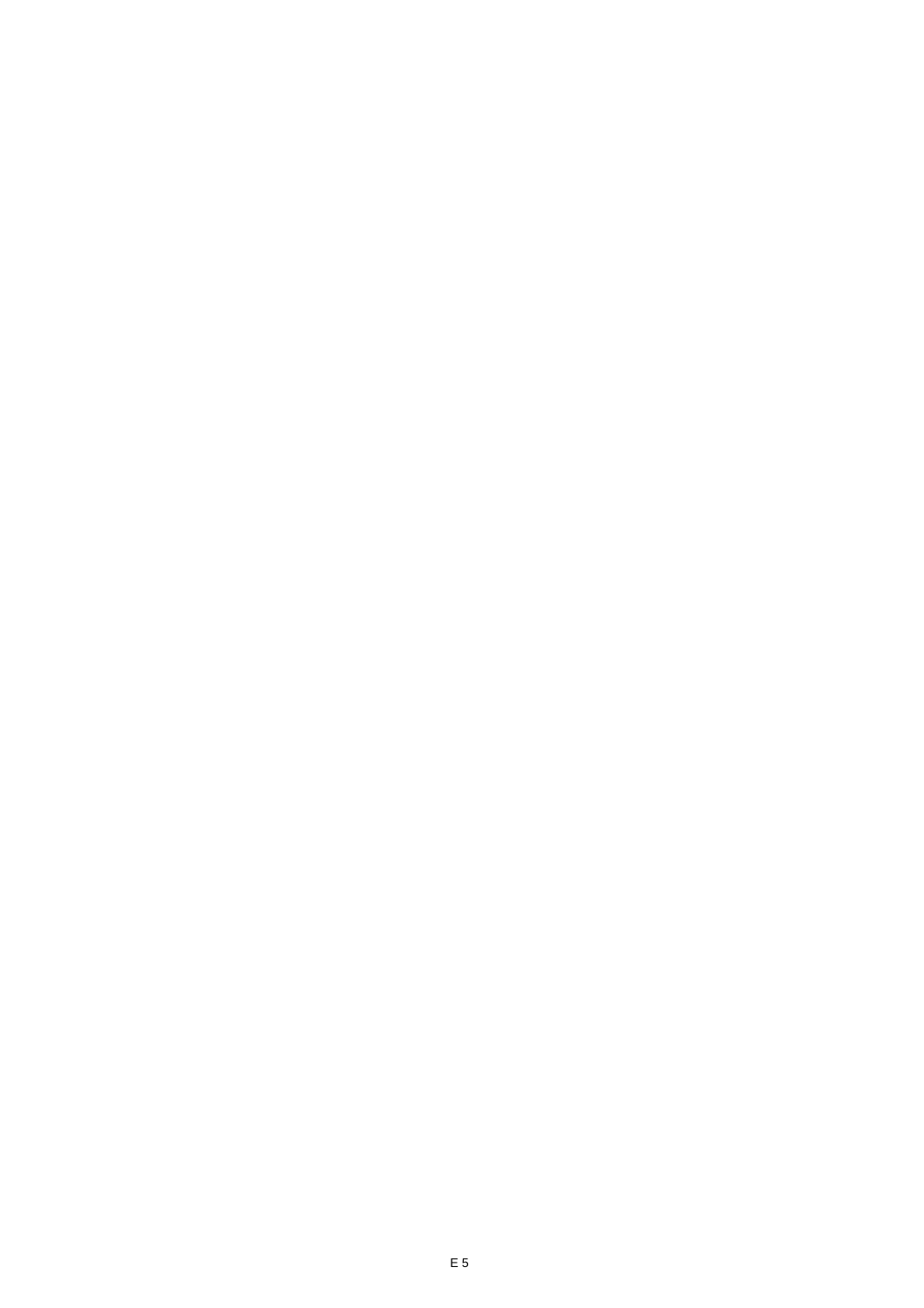|                                 | Access to<br>Hospital  | Children<br>in Need             | Child<br>Protection   | Smoking                  | <b>Binge Drinking</b> | Obesity                |
|---------------------------------|------------------------|---------------------------------|-----------------------|--------------------------|-----------------------|------------------------|
|                                 | Rate Rank              | Rate Rank                       | Rate Rank             | Rate Rank                | Rate Rank             | Rate Rank              |
| <b>Local Authority District</b> |                        |                                 |                       |                          |                       |                        |
| Ashfield                        | $\mathbf{1}$<br>99.0   | 6<br>6.2                        | 5<br>0.6              | $\boldsymbol{7}$<br>29.3 | 17.4<br>4             | $\overline{7}$<br>29.2 |
| <b>Bassetlaw</b>                | 93.5<br>4              | 5<br>4.1                        | $\overline{7}$<br>0.7 | 5<br>23.0                | 7<br>17.7             | 5<br>27.6              |
| <b>Broxtowe</b>                 | 91.4<br>5              | 2.8<br>3                        | 0.2<br>2              | 21.1<br>2                | 17.5<br>5             | 23.9<br>2              |
| Gedling                         | $\overline{c}$<br>97.1 | $\overline{c}$<br>1.9           | 0.2<br>3              | $\overline{4}$<br>22.9   | 2<br>17.0             | 23.9<br>$\overline{c}$ |
| Mansfield                       | 3<br>96.5              | $\overline{7}$<br>7.6           | 0.7<br>6              | 25.3<br>6                | 5<br>17.5             | 6<br>28.0              |
| Newark & Sherwood               | 7<br>75.8              | 3.4<br>4                        | 0.4<br>4              | 22.6<br>3                | 16.8<br>1             | 25.5<br>4              |
| Rushcliffe                      | 6<br>89.2              | 1.0<br>$\mathbf{1}$             | 0.2<br>$\mathbf{1}$   | 16.3<br>1                | 3<br>17.1             | 19.5<br>$\mathbf{1}$   |
|                                 |                        |                                 |                       |                          |                       |                        |
| <b>County (Notts less City)</b> | 91.8                   | 4.2                             | 0.4                   |                          |                       |                        |
| <b>East Midlands</b>            |                        |                                 |                       | 24.9                     | 17.7                  | 25.6                   |
| Country                         |                        |                                 |                       | 24.1                     | 18.0                  | 23.6                   |
|                                 |                        |                                 |                       |                          |                       |                        |
| <b>Ward Name</b>                |                        |                                 |                       |                          |                       |                        |
| Beckingham                      | 23.4<br>24             | 0.8<br>3                        | 0.0<br>$\mathbf{1}$   |                          |                       |                        |
| Blyth                           | $\mathbf{1}$<br>100.0  | $\mathbf{1}$<br>0.6             | 0.3<br>10             |                          |                       |                        |
| Carlton                         | 100.0<br>$\mathcal I$  | 6.2<br>23                       | 0.9<br>20             |                          |                       |                        |
| Clayworth                       | 100.0<br>$\mathbf{1}$  | 5<br>0.9                        | 0.3<br>11             |                          |                       |                        |
| East Markham                    | 22<br>76.0             | $\overline{\mathcal{A}}$<br>0.8 | $\mathbf{1}$<br>0.0   |                          |                       |                        |
| <b>East Retford East</b>        | 100.0<br>$\mathcal I$  | 5.8<br>21                       | 1.4<br>24             |                          |                       |                        |
| <b>East Retford North</b>       | 100.0<br>$\mathbf{1}$  | 3.4<br>15                       | 0.7<br>17             |                          |                       |                        |
| <b>East Retford South</b>       | 100.0<br>$\mathcal I$  | 3.6<br>17                       | 0.6<br>14             |                          |                       |                        |
| <b>East Retford West</b>        | 100.0<br>$\mathbf{1}$  | 3.4<br>14                       | 1.2<br>23             |                          |                       |                        |
| Everton                         | 87.2<br>20             | 3.6<br>16                       | 0.8<br>18             |                          |                       |                        |
| Harworth                        | 95.7<br>19             | 5.8<br>22                       | 0.8<br>19             |                          |                       |                        |
| Langold                         | $\mathbf{1}$<br>100.0  | 7.3<br>24                       | 0.5<br>12             |                          |                       |                        |
| Misterton                       | 25<br>0.0              | 1.7<br>6                        | 0.0<br>$\mathbf{1}$   |                          |                       |                        |
| Rampton                         | 100.0<br>$\mathbf{1}$  | 2.2<br>10                       | 1.1<br>22             |                          |                       |                        |
| Ranskill                        | 100.0<br>$\mathcal I$  | 4.1<br>19                       | 0.7<br>16             |                          |                       |                        |
| Sturton                         | 82.3<br>21             | 2.0<br>7                        | 0.5<br>13             |                          |                       |                        |
| Sutton                          | 100.0<br>$\mathbf{1}$  | 2<br>0.7                        | 0.2<br>8              |                          |                       |                        |
| <b>Tuxford and Trent</b>        | 63.2<br>23             | 3.9<br>18                       | 1.0<br>21             |                          |                       |                        |
| Welbeck                         | 100.0<br>$\mathbf{1}$  | 2.4<br>11                       | 0.0<br>$\mathbf{1}$   |                          |                       |                        |
| <b>Worksop East</b>             | 100.0<br>$\mathbf{1}$  | 3.1<br>13                       | 0.1<br>5              |                          |                       |                        |
| <b>Worksop North</b>            | 100.0<br>$\mathbf{1}$  | 12<br>2.6                       | 9<br>0.2              |                          |                       |                        |
| Worksop North East              | 100.0<br>$\mathbf{1}$  | 2.1<br>9                        | 6<br>0.1              |                          |                       |                        |
| Worksop North West              | 100.0<br>1             | 4.9<br>20                       | 0.6<br>15             |                          |                       |                        |
| Worksop South                   | 100.0<br>1             | 8<br>2.0                        | $\overline{7}$<br>0.2 |                          |                       |                        |
| Worksop South East              | 100.0<br>1             | 25<br>9.9                       | 25<br>2.1             |                          |                       |                        |

Access to Hospital **600 %** of households within 30 mins travel time of a hospital by public transport, walking or cycling **Children in Need** No. of children referred to Social Care & Health in 2007 as % of the population aged 0-17 **Child Protection** No. of Section 47 inquiries in 2007 as % of the population aged 0-17 **Smoking** No. of current cigarette smokers as % of 16+ population

**Binge Drinking** % of men consuming 8+ units and women 6+ units of alcohol in one day during the previous week **Obesity** 8 Mbostow 60 Mbostow 60 Mbostow 616+ population with a Body Mass Index of more than 30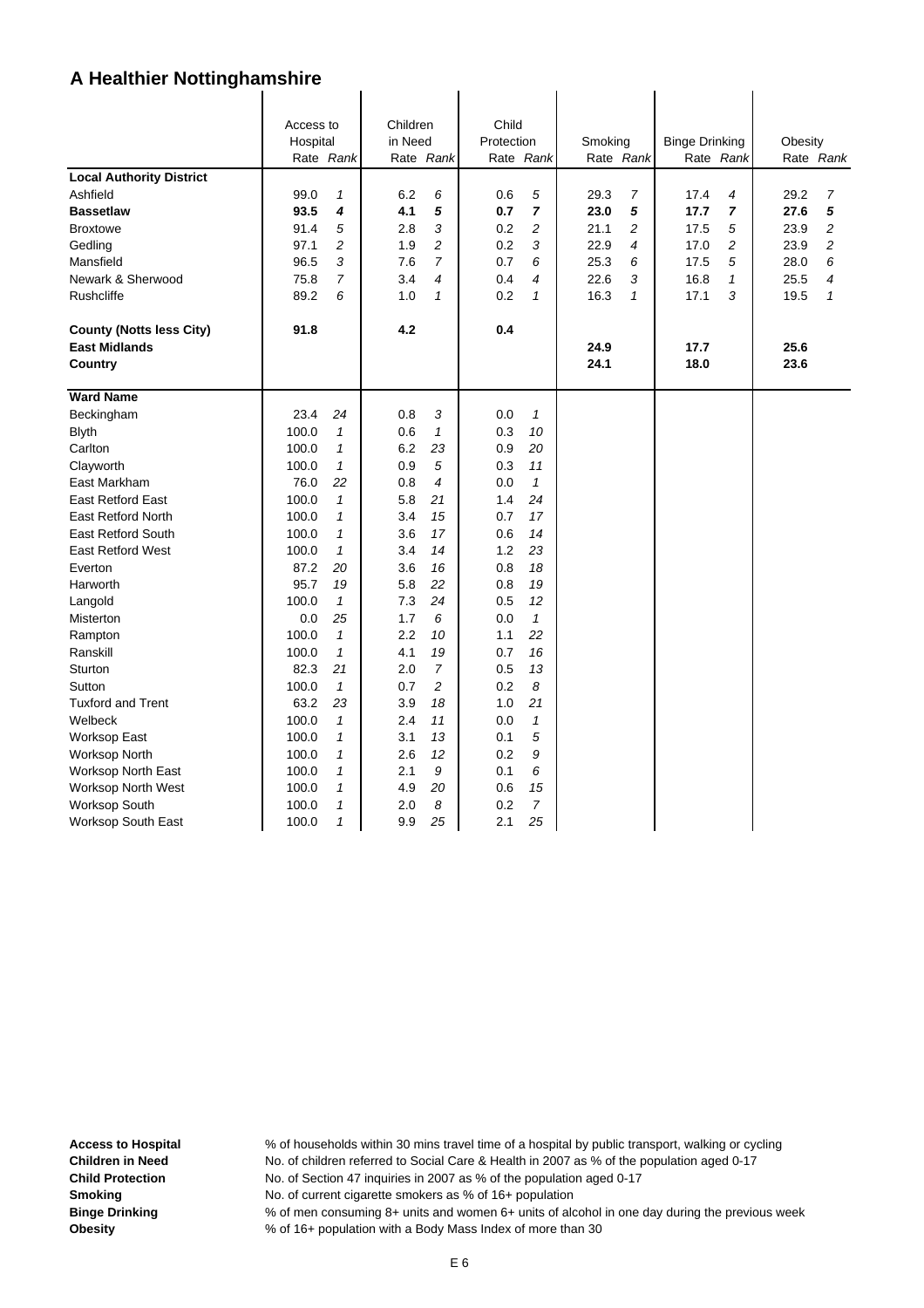|                                 | Fruit & Veg |                | Adults in Need |                | <b>Adults in Need</b> |                | Adults in Need       |                | <b>Adults in Need</b> |              |                                  |                |
|---------------------------------|-------------|----------------|----------------|----------------|-----------------------|----------------|----------------------|----------------|-----------------------|--------------|----------------------------------|----------------|
|                                 | Consumption |                | Total          |                | Learning              |                | <b>Mental Health</b> |                | Physical              |              | Low Birthweight<br><b>Babies</b> |                |
|                                 |             | Rate Rank      |                | Rate Rank      |                       | Rate Rank      |                      | Rate Rank      |                       | Rate Rank    |                                  | Rate Rank      |
| <b>Local Authority District</b> |             |                |                |                |                       |                |                      |                |                       |              |                                  |                |
| Ashfield                        | 21.0        | $\overline{7}$ | 4.4            | 4              | 0.3                   | 4              | 1.8                  | $\overline{7}$ | 13.4                  | 5            | 7.9                              | 5              |
| <b>Bassetlaw</b>                | 23.1        | 5              | 4.8            | 6              | 0.4                   | 5              | 1.6                  | 6              | 13.6                  | 6            | 8.0                              | 6              |
| <b>Broxtowe</b>                 | 25.8        | $\overline{4}$ | 3.7            | 3              | 0.3                   | $\mathbf{1}$   | 1.4                  | $\overline{4}$ | 11.4                  | 3            | 7.1                              | 3              |
| Gedling                         | 27.7        | $\overline{c}$ | 3.6            | 2              | 0.3                   | 3              | 1.1                  | 3              | 10.9                  | 2            | 7.7                              | 4              |
| Mansfield                       | 22.0        | 6              | 5.1            | $\overline{7}$ | 0.5                   | $\overline{7}$ | 1.1                  | $\overline{c}$ | 13.6                  | 7            | 8.5                              | $\overline{7}$ |
| Newark & Sherwood               | 27.4        | 3              | 4.5            | 5              | 0.4                   | 6              | 1.1                  | $\mathbf{1}$   | 13.2                  | 4            | 7.0                              | 2              |
| Rushcliffe                      | 33.5        | $\mathcal I$   | 3.4            | $\mathbf{1}$   | 0.3                   | $\overline{c}$ | 1.5                  | 5              | 10.5                  | $\mathbf{1}$ | 6.7                              | $\mathbf{1}$   |
|                                 |             |                |                |                |                       |                |                      |                |                       |              |                                  |                |
| <b>County (Notts less City)</b> |             |                | 4.2            |                | 0.3                   |                | 1.4                  |                | 12.4                  |              | 7.6                              |                |
| <b>East Midlands</b>            | 25.9        |                |                |                |                       |                |                      |                |                       |              | 8.0                              |                |
| Country                         | 26.3        |                |                |                |                       |                |                      |                |                       |              |                                  |                |
|                                 |             |                |                |                |                       |                |                      |                |                       |              |                                  |                |
| <b>Ward Name</b>                |             |                |                |                |                       |                |                      |                |                       |              |                                  |                |
| Beckingham                      |             |                | 4.5            | 13             | 0.1                   | 4              | 1.2                  | 11             | 10.8                  | 9            | 2.4                              | $\overline{c}$ |
| <b>Blyth</b>                    |             |                | 4.9            | 19             | 0.1                   | 3              | 2.2                  | 21             | 13.1                  | 15           | 16.7                             | 25             |
| Carlton                         |             |                | 5.1            | 20             | 0.3                   | 14             | 2.0                  | 20             | 11.9                  | 11           | 8.8                              | 18             |
| Clayworth                       |             |                | 3.2            | 6              | 0.2                   | 8              | 0.5                  | 3              | 9.0                   | 5            | 6.8                              | 8              |
| East Markham                    |             |                | 2.7            | $\overline{c}$ | 0.1                   | 2              | 0.5                  | $\overline{c}$ | 8.9                   | 4            | 5.0                              | 5              |
| <b>East Retford East</b>        |             |                | 4.8            | 16             | 0.2                   | 9              | 1.7                  | 17             | 13.5                  | 19           | 6.2                              | 6              |
| <b>East Retford North</b>       |             |                | 7.4            | 25             | 0.4                   | 19             | 2.8                  | 23             | 16.7                  | 22           | 9.8                              | 20             |
| <b>East Retford South</b>       |             |                | 4.2            | 9              | 0.2                   | $\overline{7}$ | 1.2                  | 12             | 12.4                  | 13           | 6.8                              | 9              |
| <b>East Retford West</b>        |             |                | 4.8            | 17             | 0.3                   | 16             | 0.8                  | $\overline{7}$ | 19.1                  | 24           | 7.5                              | 12             |
| Everton                         |             |                | 2.5            | $\mathbf{1}$   | 0.2                   | 10             | 0.5                  | 3              | 8.5                   | 3            | 9.8                              | 19             |
| Harworth                        |             |                | 4.7            | 15             | 0.3                   | 18             | 1.5                  | 15             | 13.1                  | 16           | 7.9                              | 16             |
| Langold                         |             |                | 4.7            | 14             | 0.7                   | 24             | 0.8                  | 8              | 11.8                  | 10           | 10.6                             | 22             |
| Misterton                       |             |                | 4.2            | 10             | 0.6                   | 20             | 0.6                  | 5              | 9.9                   | 6            | 10.2                             | 21             |
| Rampton                         |             |                | 2.9            | 4              | 0.6                   | 23             | 0.6                  | 6              | 8.3                   | 2            | 11.8                             | 24             |
| Ranskill                        |             |                | 2.9            | 3              | 0.3                   | 13             | 1.4                  | 14             | 8.0                   | $\mathbf{1}$ | 7.6                              | 13             |
| Sturton                         |             |                | 3.3            | $\overline{7}$ | 0.2                   | 6              | 0.3                  | $\mathbf{1}$   | 10.7                  | 8            | 1.7                              | $\mathbf{1}$   |
| Sutton                          |             |                | 3.1            | 5              | 0.0                   | $\mathbf{1}$   | 3.5                  | 25             | 12.2                  | 12           | 3.9                              | 4              |
| <b>Tuxford and Trent</b>        |             |                | 4.3            | 11             | 0.3                   | 12             | 1.4                  | 13             | 13.0                  | 14           | 7.9                              | 17             |
| Welbeck                         |             |                | 4.8            | 18             | 0.1                   | 5              | 1.8                  | 19             | 13.4                  | 17           | 3.6                              | 3              |
| <b>Worksop East</b>             |             |                | 6.2            | 23             | 0.6                   | 22             | 1.0                  | 10             | 14.7                  | 21           | 6.7                              | $\overline{7}$ |
| <b>Worksop North</b>            |             |                | 3.4            | 8              | 0.3                   | 11             | 1.0                  | 9              | 13.4                  | 18           | 6.9                              | 10             |
| <b>Worksop North East</b>       |             |                | 5.7            | 22             | 0.3                   | 15             | 3.0                  | 24             | 13.6                  | 20           | 7.8                              | 14             |
| Worksop North West              |             |                | 5.4            | 21             | 0.6                   | 21             | 2.7                  | 22             | 19.0                  | 23           | 7.4                              | 11             |
| Worksop South                   |             |                | 4.3            | 12             | 1.0                   | 25             | 1.7                  | 18             | 10.2                  | 7            | 7.9                              | 15             |
| <b>Worksop South East</b>       |             |                | 7.4            | 24             | 0.3                   | 17             | 1.6                  | 16             | 21.8                  | 25           | 11.6                             | 23             |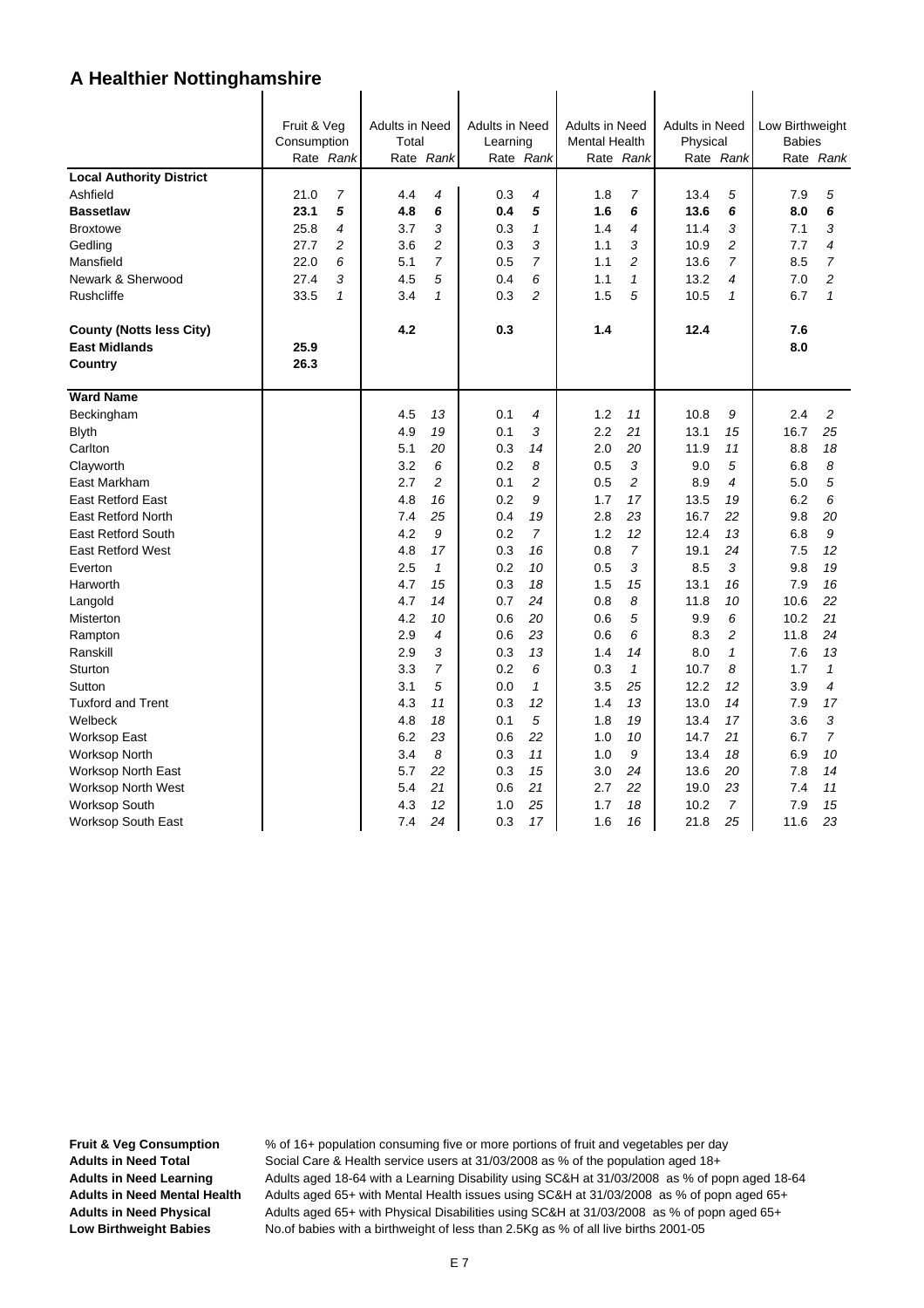|                                 |                        | Mortality              |                        |                        |
|---------------------------------|------------------------|------------------------|------------------------|------------------------|
|                                 | Mortality              | Under 75               | Sport                  | Teenage                |
|                                 | All Causes             | Cancer                 | Participation          | Pregnancies            |
|                                 | SMR Rank               | SMR Rank               | Rate Rank              | Rate* Rank             |
| <b>Local Authority District</b> |                        |                        |                        |                        |
| Ashfield                        | 7<br>114.2             | 112.5<br>7             | 19.6<br>4              | 50.1<br>6              |
| <b>Bassetlaw</b>                | 5<br>107.2             | 6<br>109.9             | 6<br>19.2              | 5<br>40.6              |
| <b>Broxtowe</b>                 | 3<br>96.1              | 105.2<br>4             | 2<br>23.3              | $\overline{c}$<br>27.2 |
| Gedling                         | $\overline{c}$<br>94.1 | 2<br>98.5              | 5<br>19.5              | 3<br>30.1              |
| Mansfield                       | 108.3<br>6             | 5<br>107.3             | $\overline{7}$<br>17.7 | 7<br>57.7              |
| Newark & Sherwood               | 4<br>99.9              | 3<br>102.3             | 3<br>19.8              | 4<br>34.6              |
| <b>Rushcliffe</b>               | $\mathbf{1}$<br>90.8   | $\mathbf{1}$<br>89.8   | 26.7<br>1              | 18.7<br>1              |
| <b>County (Notts less City)</b> | 101.3                  | 103.6                  | 20.8                   | 37.3                   |
| <b>East Midlands</b>            | 100.0                  | 100.0                  | 20.8                   | 40.8                   |
| Country                         |                        |                        | 21.0                   | 42.1                   |
|                                 |                        |                        |                        |                        |
| <b>Ward Name</b>                |                        |                        |                        |                        |
| Beckingham                      | 72.5<br>2              | 80.3<br>4              |                        | 0.0<br>1               |
| <b>Blyth</b>                    | 127.8<br>23            | 97.7<br>8              |                        | 0.0<br>1               |
| Carlton                         | 93.0<br>9              | 122.0<br>18            |                        | 82.5<br>24             |
| Clayworth                       | 3<br>81.4              | 15<br>116.5            |                        | $\mathbf{1}$<br>0.0    |
| East Markham                    | 7<br>90.3              | $\mathbf{1}$<br>54.8   |                        | $\mathbf{1}$<br>0.0    |
| <b>East Retford East</b>        | 107.8<br>15            | $\overline{7}$<br>96.9 |                        | 31.7<br>14             |
| <b>East Retford North</b>       | 109.5<br>16            | 12<br>108.9            |                        | 21.7<br>12             |
| <b>East Retford South</b>       | 99.4<br>12             | 110.2<br>13            |                        | 35.3<br>15             |
| <b>East Retford West</b>        | 114.2<br>17            | 103.1<br>11            |                        | 41.2<br>20             |
| Everton                         | 70.5<br>$\mathbf{1}$   | 21<br>129.2            |                        | $\mathbf{1}$<br>0.0    |
| Harworth                        | 119.1<br>21            | 123.8<br>19            |                        | 22<br>60.0             |
| Langold                         | 97.8<br>11             | 129.8<br>22            |                        | 0.0<br>$\mathbf{1}$    |
| Misterton                       | 90.1<br>6              | 95.2<br>5              |                        | 0.0<br>$\mathbf{1}$    |
| Rampton                         | 97.4<br>10             | 96.5<br>6              |                        | 0.0<br>1               |
| Ranskill                        | 84.4<br>4              | 25<br>140.2            |                        | 0.0<br>1               |
| Sturton                         | 91.0<br>8              | 24<br>136.5            |                        | 39.7<br>19             |
| Sutton                          | 115.2<br>19            | 3<br>74.5              |                        | 0.0<br>1               |
| <b>Tuxford and Trent</b>        | 115.4<br>20            | 23<br>131.2            |                        | 13<br>25.0             |
| Welbeck                         | 114.8<br>18            | 57.1<br>2              |                        | 0.0<br>$\mathbf{1}$    |
| <b>Worksop East</b>             | 5<br>86.6              | 113.5<br>14            |                        | 23<br>63.0             |
| Worksop North                   | 106.9<br>14            | 98.1<br>9              |                        | 35.6<br>16             |
| <b>Worksop North East</b>       | 128.8<br>24            | 119.1<br>17            |                        | 36.0<br>17             |
| <b>Worksop North West</b>       | 123.7<br>22            | 99.1<br>10             |                        | 21<br>52.0             |
| <b>Worksop South</b>            | 13<br>105.0            | 16<br>118.1            |                        | 18<br>37.0             |
| <b>Worksop South East</b>       | 135.0<br>25            | 128.5<br>20            |                        | 83.3<br>25             |
|                                 |                        |                        |                        |                        |

SMR Standard Mortality Ratios \* Rate per thousand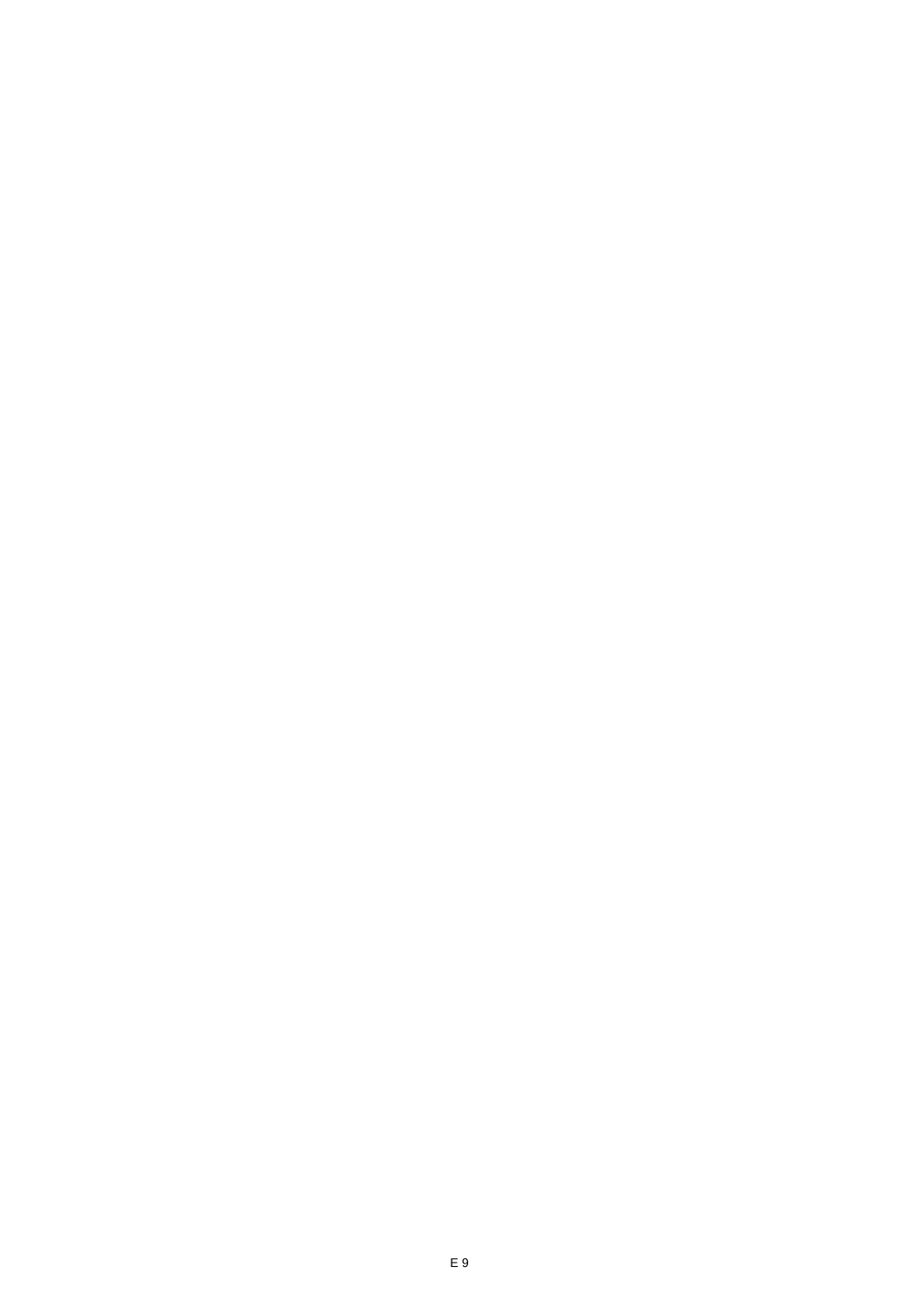|                                   | Access to |                | Children |                | Child      |                |         |                |                       |           |         |                |
|-----------------------------------|-----------|----------------|----------|----------------|------------|----------------|---------|----------------|-----------------------|-----------|---------|----------------|
|                                   | Hospital  |                | in Need  |                | Protection |                | Smoking |                | <b>Binge Drinking</b> |           | Obesity |                |
|                                   |           | Rate Rank      |          | Rate Rank      |            | Rate Rank      |         | Rate Rank      |                       | Rate Rank |         | Rate Rank      |
| <b>Local Authority District</b>   |           |                |          |                |            |                |         |                |                       |           |         |                |
| Ashfield                          | 99.0      | $\mathbf{1}$   | 6.2      | 6              | 0.6        | 5              | 29.3    | 7              | 17.4                  | 4         | 29.2    | 7              |
| <b>Bassetlaw</b>                  | 93.5      | 4              | 4.1      | 5              | 0.7        | $\overline{7}$ | 23.0    | 5              | 17.7                  | 7         | 27.6    | 5              |
| <b>Broxtowe</b>                   | 91.4      | 5              | 2.8      | 3              | 0.2        | $\overline{2}$ | 21.1    | $\overline{2}$ | 17.5                  | 5         | 23.9    | $\overline{2}$ |
| Gedling                           | 97.1      | 2              | 1.9      | $\overline{c}$ | 0.2        | 3              | 22.9    | 4              | 17.0                  | 2         | 23.9    | $\overline{c}$ |
| Mansfield                         | 96.5      | 3              | 7.6      | $\overline{7}$ | 0.7        | 6              | 25.3    | 6              | 17.5                  | 5         | 28.0    | 6              |
| Newark & Sherwood                 | 75.8      | $\overline{7}$ | 3.4      | 4              | 0.4        | $\overline{4}$ | 22.6    | 3              | 16.8                  | 1         | 25.5    | 4              |
| Rushcliffe                        | 89.2      | 6              | 1.0      | 1              | 0.2        | $\mathbf{1}$   | 16.3    | $\mathbf{1}$   | 17.1                  | 3         | 19.5    | $\mathbf{1}$   |
| <b>County (Notts less City)</b>   | 91.8      |                | 4.2      |                | 0.4        |                |         |                |                       |           |         |                |
| <b>East Midlands</b>              |           |                |          |                |            |                | 24.9    |                | 17.7                  |           | 25.6    |                |
| Country                           |           |                |          |                |            |                | 24.1    |                | 18.0                  |           | 23.6    |                |
|                                   |           |                |          |                |            |                |         |                |                       |           |         |                |
| <b>Ward Name</b>                  |           |                |          |                |            |                |         |                |                       |           |         |                |
| Attenborough                      | 100.0     | $\mathcal I$   | 1.7      | 11             | 0.0        | $\mathbf{1}$   |         |                |                       |           |         |                |
| Awsworth                          | 100.0     | $\mathcal I$   | 2.4      | 15             | 0.8        | 21             |         |                |                       |           |         |                |
| <b>Beeston Central</b>            | 100.0     | $\mathbf{1}$   | 1.7      | 10             | 0.4        | 16             |         |                |                       |           |         |                |
| <b>Beeston North</b>              | 94.9      | 12             | 5.9      | 20             | 0.0        | $\mathbf{1}$   |         |                |                       |           |         |                |
| <b>Beeston Rylands</b>            | 100.0     | $\mathbf{1}$   | 2.2      | 14             | 0.0        | $\mathbf{1}$   |         |                |                       |           |         |                |
| <b>Beeston West</b>               | 94.2      | 15             | 1.3      | 5              | 0.0        | $\mathbf{1}$   |         |                |                       |           |         |                |
| <b>Bramcote</b>                   | 100.0     | $\mathbf{1}$   | 1.5      | $\overline{7}$ | 0.0        | 1              |         |                |                       |           |         |                |
| <b>Brinsley</b>                   | 100.0     | $\mathbf{1}$   | 2.9      | 16             | 0.0        | $\mathbf{1}$   |         |                |                       |           |         |                |
| <b>Chilwell East</b>              | 75.5      | 19             | 1.6      | 8              | 0.3        | 15             |         |                |                       |           |         |                |
| <b>Chilwell West</b>              | 78.2      | 18             | 5.6      | 19             | 0.5        | 19             |         |                |                       |           |         |                |
| Cossall and Kimberley             | 95.1      | 10             | 2.1      | 13             | 0.1        | 11             |         |                |                       |           |         |                |
| Eastwood N & Greasley (B'vale)    | 100.0     | $\mathbf{1}$   | 0.7      | $\mathbf{1}$   | 0.0        | $\mathbf{1}$   |         |                |                       |           |         |                |
| Eastwood South                    | 87.5      | 17             | 7.1      | 21             | 0.4        | 18             |         |                |                       |           |         |                |
| Greasley (Giltbrook & N'thorpe)   | 94.8      | 13             | 1.0      | $\overline{4}$ | 0.0        | $\mathcal I$   |         |                |                       |           |         |                |
| Nuthall East and Strelley         | 67.5      | 21             | 0.9      | 2              | 0.1        | 12             |         |                |                       |           |         |                |
| Nuthall W & Greasley (Watnall)    | 100.0     | $\mathbf{1}$   | 1.4      | 6              | 0.1        | 13             |         |                |                       |           |         |                |
| Stapleford North                  | 95.0      | 11             | 3.1      | 18             | 0.4        | 17             |         |                |                       |           |         |                |
| <b>Stapleford South East</b>      | 94.3      | 14             | 1.8      | 12             | 0.6        | 20             |         |                |                       |           |         |                |
| <b>Stapleford South West</b>      | 73.2      | 20             | 3.1      | 17             | 0.0        | $\mathbf{1}$   |         |                |                       |           |         |                |
| <b>Toton and Chilwell Meadows</b> | 91.9      | 16             | 1.7      | 9              | 0.1        | 14             |         |                |                       |           |         |                |
| <b>Trowell</b>                    | 100.0     | $\mathbf{1}$   | 1.0      | 3              | 0.0        | 1              |         |                |                       |           |         |                |

**Access to Hospital** % of households within 30 mins travel time of a hospital by public transport, walking or cycling **Children in Need** No. of children referred to Social Care & Health in 2007 as % of the population aged 0-17 **Child Protection** No. of Section 47 inquiries in 2007 as % of the population aged 0-17 **Smoking** No. of current cigarette smokers as % of 16+ population

**Binge Drinking** % of men consuming 8+ units and women 6+ units of alcohol in one day during the previous week **Obesity** 8 Mbostow 60 Mbostow 60 Mbostow 616+ population with a Body Mass Index of more than 30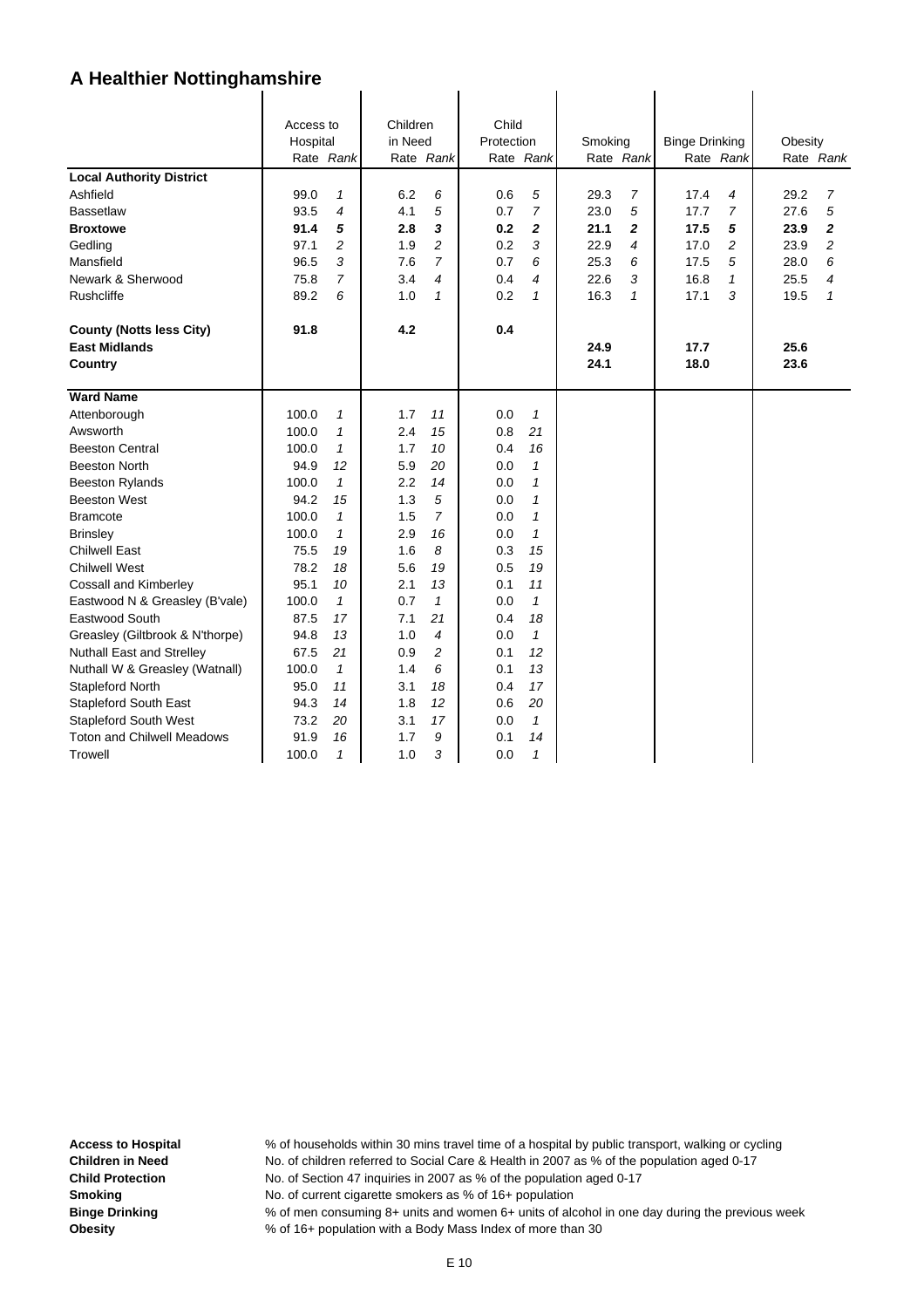|                                   | Fruit & Veg |                | <b>Adults in Need</b> |                | <b>Adults in Need</b> |                | <b>Adults in Need</b> |                | <b>Adults in Need</b> |                | Low Birthweight |                |
|-----------------------------------|-------------|----------------|-----------------------|----------------|-----------------------|----------------|-----------------------|----------------|-----------------------|----------------|-----------------|----------------|
|                                   | Consumption |                | Total                 |                | Learning              |                | <b>Mental Health</b>  |                | Physical              |                | <b>Babies</b>   |                |
|                                   |             | Rate Rank      |                       | Rate Rank      |                       | Rate Rank      |                       | Rate Rank      |                       | Rate Rank      |                 | Rate Rank      |
| <b>Local Authority District</b>   |             |                |                       |                |                       |                |                       |                |                       |                |                 |                |
| Ashfield                          | 21.0        | $\overline{7}$ | 4.4                   | 4              | 0.3                   | 4              | 1.8                   | $\overline{7}$ | 13.4                  | 5              | 7.9             | 5              |
| <b>Bassetlaw</b>                  | 23.1        | 5              | 4.8                   | 6              | 0.4                   | 5              | 1.6                   | 6              | 13.6                  | 6              | 8.0             | 6              |
| <b>Broxtowe</b>                   | 25.8        | 4              | 3.7                   | 3              | 0.3                   | 1              | 1.4                   | 4              | 11.4                  | 3              | 7.1             | 3              |
| Gedling                           | 27.7        | 2              | 3.6                   | $\overline{c}$ | 0.3                   | 3              | 1.1                   | 3              | 10.9                  | 2              | 7.7             | 4              |
| Mansfield                         | 22.0        | 6              | 5.1                   | $\overline{7}$ | 0.5                   | 7              | 1.1                   | $\overline{c}$ | 13.6                  | $\overline{7}$ | 8.5             | $\overline{7}$ |
| Newark & Sherwood                 | 27.4        | 3              | 4.5                   | 5              | 0.4                   | 6              | 1.1                   | $\mathbf{1}$   | 13.2                  | 4              | 7.0             | $\overline{c}$ |
| Rushcliffe                        | 33.5        | $\mathbf{1}$   | 3.4                   | 1              | 0.3                   | $\overline{c}$ | 1.5                   | 5              | 10.5                  | 1              | 6.7             | $\mathbf{1}$   |
| <b>County (Notts less City)</b>   |             |                | 4.2                   |                | 0.3                   |                | 1.4                   |                | 12.4                  |                | 7.6             |                |
| <b>East Midlands</b>              | 25.9        |                |                       |                |                       |                |                       |                |                       |                | 8.0             |                |
| Country                           | 26.3        |                |                       |                |                       |                |                       |                |                       |                |                 |                |
|                                   |             |                |                       |                |                       |                |                       |                |                       |                |                 |                |
| <b>Ward Name</b>                  |             |                |                       |                |                       |                |                       |                |                       |                |                 |                |
| Attenborough                      |             |                | 4.3                   | 16             | 0.1                   | $\overline{c}$ | 1.7                   | 15             | 11.3                  | 13             | 7.5             | 11             |
| Awsworth                          |             |                | 1.9                   | $\mathbf{1}$   | 0.2                   | 11             | 0.9                   | 8              | 9.4                   | 8              | 8.7             | 18             |
| <b>Beeston Central</b>            |             |                | 4.9                   | 19             | 0.1                   | 6              | 2.2                   | 18             | 17.4                  | 21             | 4.8             | 5              |
| <b>Beeston North</b>              |             |                | 2.7                   | $\overline{4}$ | 0.1                   | 3              | 0.9                   | 10             | 9.3                   | 7              | 5.9             | $\overline{7}$ |
| <b>Beeston Rylands</b>            |             |                | 4.0                   | 15             | 0.4                   | 16             | 2.4                   | 19             | 13.5                  | 17             | 7.8             | 15             |
| <b>Beeston West</b>               |             |                | 3.8                   | 14             | 0.2                   | 13             | 2.6                   | 20             | 12.4                  | 14             | 4.7             | $\overline{4}$ |
| <b>Bramcote</b>                   |             |                | 3.2                   | 8              | 0.4                   | 17             | 1.2                   | 13             | 8.2                   | $\overline{c}$ | 5.4             | 6              |
| <b>Brinsley</b>                   |             |                | 4.4                   | 17             | 0.0                   | $\mathbf{1}$   | 1.7                   | 16             | 14.8                  | 19             | 14.5            | 21             |
| <b>Chilwell East</b>              |             |                | 5.7                   | 21             | 0.4                   | 19             | 2.6                   | 21             | 13.6                  | 18             | 7.5             | 12             |
| <b>Chilwell West</b>              |             |                | 3.5                   | 11             | 0.4                   | 15             | 0.8                   | $\overline{7}$ | 9.2                   | 6              | 7.7             | 14             |
| <b>Cossall and Kimberley</b>      |             |                | 2.8                   | 5              | 0.2                   | 10             | 0.8                   | 6              | 10.2                  | 10             | 8.6             | 17             |
| Eastwood N & Greasley (B'vale)    |             |                | 2.1                   | $\overline{c}$ | 0.1                   | 4              | 0.4                   | $\overline{c}$ | 8.2                   | $\mathbf{1}$   | 7.4             | 10             |
| Eastwood South                    |             |                | 5.4                   | 20             | 0.5                   | 20             | 1.9                   | 17             | 16.3                  | 20             | 6.5             | 9              |
| Greasley (Giltbrook & N'thorpe)   |             |                | 3.4                   | 10             | 0.2                   | 7              | 1.1                   | 12             | 10.3                  | 11             | 2.6             | $\mathbf{1}$   |
| <b>Nuthall East and Strelley</b>  |             |                | 2.3                   | 3              | 0.2                   | 8              | 0.9                   | 11             | 8.5                   | 3              | 12.4            | 19             |
| Nuthall W & Greasley (Watnall)    |             |                | 4.5                   | 18             | 0.4                   | 18             | 0.9                   | 8              | 13.0                  | 15             | 4.5             | 3              |
| Stapleford North                  |             |                | 3.6                   | 12             | 0.5                   | 21             | 0.8                   | 5              | 10.0                  | 9              | 4.1             | $\overline{c}$ |
| <b>Stapleford South East</b>      |             |                | 3.7                   | 13             | 0.2                   | 12             | 0.8                   | 4              | 10.5                  | 12             | 6.3             | 8              |
| <b>Stapleford South West</b>      |             |                | 3.4                   | 9              | 0.2                   | 9              | 0.4                   | $\mathbf{1}$   | 13.2                  | 16             | 8.2             | 16             |
| <b>Toton and Chilwell Meadows</b> |             |                | 2.8                   | 6              | 0.1                   | 5              | 1.5                   | 14             | 8.6                   | 4              | 7.7             | 13             |
| <b>Trowell</b>                    |             |                | 2.8                   | 7              | 0.3                   | 14             | 0.7                   | 3              | 8.7                   | $\sqrt{5}$     | 13.8            | 20             |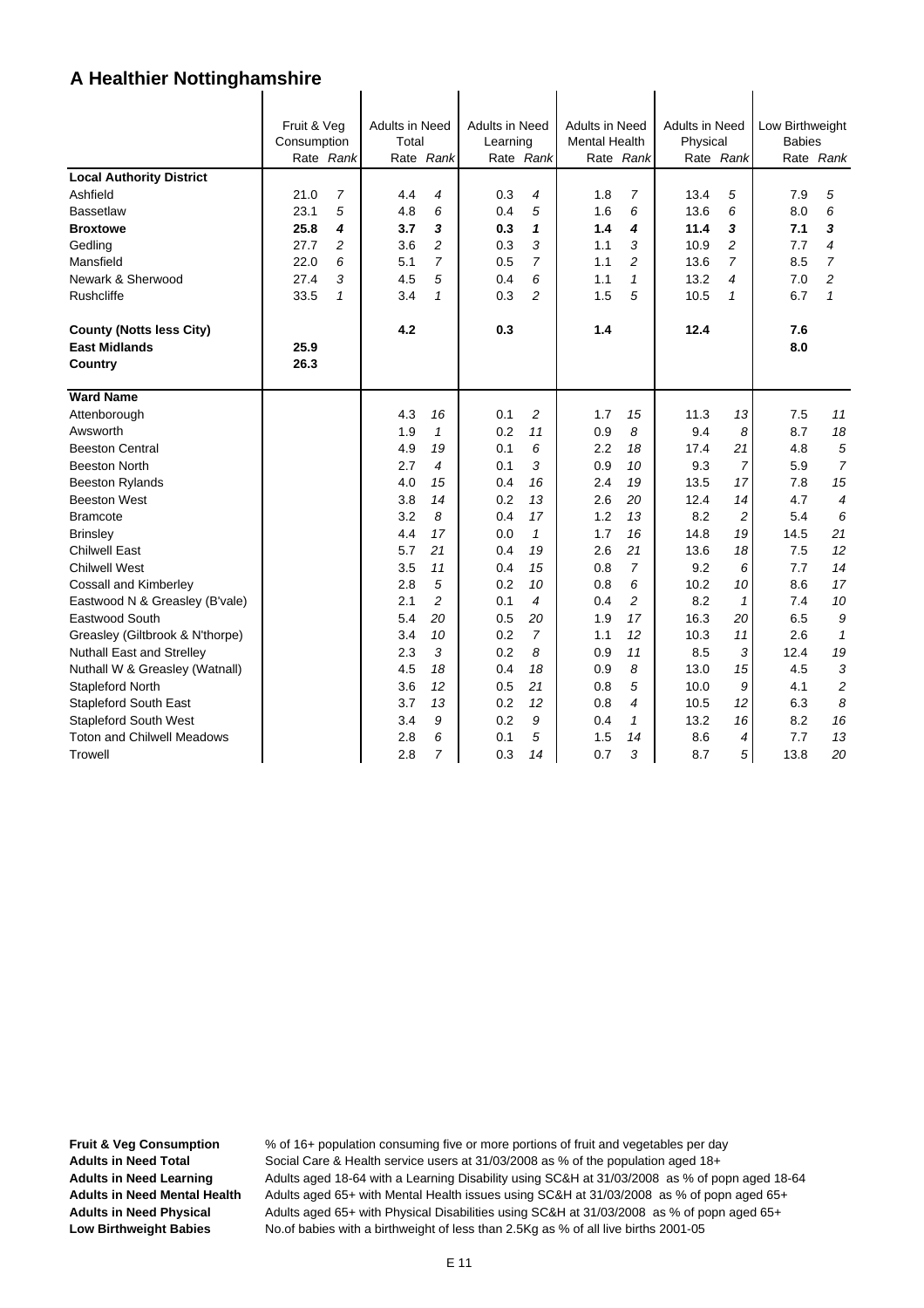|                                   | Mortality  |                | Mortality |                |               |                |             |                |
|-----------------------------------|------------|----------------|-----------|----------------|---------------|----------------|-------------|----------------|
|                                   |            |                | Under 75  |                | Sport         |                | Teenage     |                |
|                                   | All Causes |                | Cancer    |                | Participation |                | Pregnancies |                |
|                                   |            | SMR Rank       |           | SMR Rank       |               | Rate Rank      | Rate*       | Rank           |
| <b>Local Authority District</b>   |            |                |           |                |               |                |             |                |
| Ashfield                          | 114.2      | 7              | 112.5     | $\overline{7}$ | 19.6          | 4              | 50.1        | 6              |
| <b>Bassetlaw</b>                  | 107.2      | 5              | 109.9     | 6              | 19.2          | 6              | 40.6        | 5              |
| <b>Broxtowe</b>                   | 96.1       | 3              | 105.2     | 4              | 23.3          | 2              | 27.2        | $\overline{2}$ |
| Gedling                           | 94.1       | 2              | 98.5      | 2              | 19.5          | 5              | 30.1        | 3              |
| Mansfield                         | 108.3      | 6              | 107.3     | 5              | 17.7          | $\overline{7}$ | 57.7        | 7              |
| Newark & Sherwood                 | 99.9       | 4              | 102.3     | 3              | 19.8          | 3              | 34.6        | 4              |
| <b>Rushcliffe</b>                 | 90.8       | $\mathbf{1}$   | 89.8      | 1              | 26.7          | 1              | 18.7        | 1              |
| <b>County (Notts less City)</b>   | 101.3      |                | 103.6     |                | 20.8          |                | 37.3        |                |
| <b>East Midlands</b>              | 100.0      |                | 100.0     |                | 20.8          |                | 40.8        |                |
| Country                           |            |                |           |                | 21.0          |                | 42.1        |                |
|                                   |            |                |           |                |               |                |             |                |
| <b>Ward Name</b>                  |            |                |           |                |               |                |             |                |
| Attenborough                      | 132.3      | 20             | 153.9     | 21             |               |                | 0.0         | 1              |
| Awsworth                          | 99.1       | 14             | 109.4     | 12             |               |                | 38.8        | 16             |
| <b>Beeston Central</b>            | 113.3      | 16             | 149.5     | 20             |               |                | 42.9        | 19             |
| <b>Beeston North</b>              | 77.3       | $\overline{7}$ | 86.0      | 4              |               |                | 39.7        | 17             |
| <b>Beeston Rylands</b>            | 113.9      | 17             | 67.1      | 1              |               |                | 0.0         | $\mathbf{1}$   |
| <b>Beeston West</b>               | 144.3      | 21             | 100.1     | 9              |               |                | 25.0        | 12             |
| <b>Bramcote</b>                   | 74.9       | 4              | 87.4      | 5              |               |                | 0.0         | $\mathbf{1}$   |
| <b>Brinsley</b>                   | 131.3      | 19             | 110.7     | 13             |               |                | 0.0         | 1              |
| <b>Chilwell East</b>              | 101.0      | 15             | 135.5     | 19             |               |                | 22.2        | 10             |
| <b>Chilwell West</b>              | 86.3       | 11             | 102.3     | 11             |               |                | 24.9        | 11             |
| <b>Cossall and Kimberley</b>      | 84.5       | 10             | 90.1      | $\overline{7}$ |               |                | 38.5        | 15             |
| Eastwood N & Greasley (B'vale)    | 76.1       | 6              | 126.3     | 16             |               |                | 0.0         | $\mathbf{1}$   |
| Eastwood South                    | 125.5      | 18             | 127.0     | 17             |               |                | 36.1        | 14             |
| Greasley (Giltbrook & N'thorpe)   | 90.3       | 12             | 84.4      | 3              |               |                | 31.3        | 13             |
| Nuthall East and Strelley         | 73.4       | 3              | 100.4     | 10             |               |                | 0.0         | $\mathbf{1}$   |
| Nuthall W & Greasley (Watnall)    | 75.4       | 5              | 90.0      | 6              |               |                | 0.0         | $\mathbf{1}$   |
| <b>Stapleford North</b>           | 95.5       | 13             | 115.2     | 14             |               |                | 49.1        | 21             |
| <b>Stapleford South East</b>      | 83.4       | 9              | 118.1     | 15             |               |                | 39.9        | 18             |
| <b>Stapleford South West</b>      | 81.8       | 8              | 131.1     | 18             |               |                | 45.1        | 20             |
| <b>Toton and Chilwell Meadows</b> | 69.4       | $\mathfrak{p}$ | 97.6      | 8              |               |                | 0.0         | 1              |
| Trowell                           | 69.2       | 1              | 69.8      | $\overline{c}$ |               |                | 0.0         | 1              |

SMR Standard Mortality Ratios \* Rate per thousand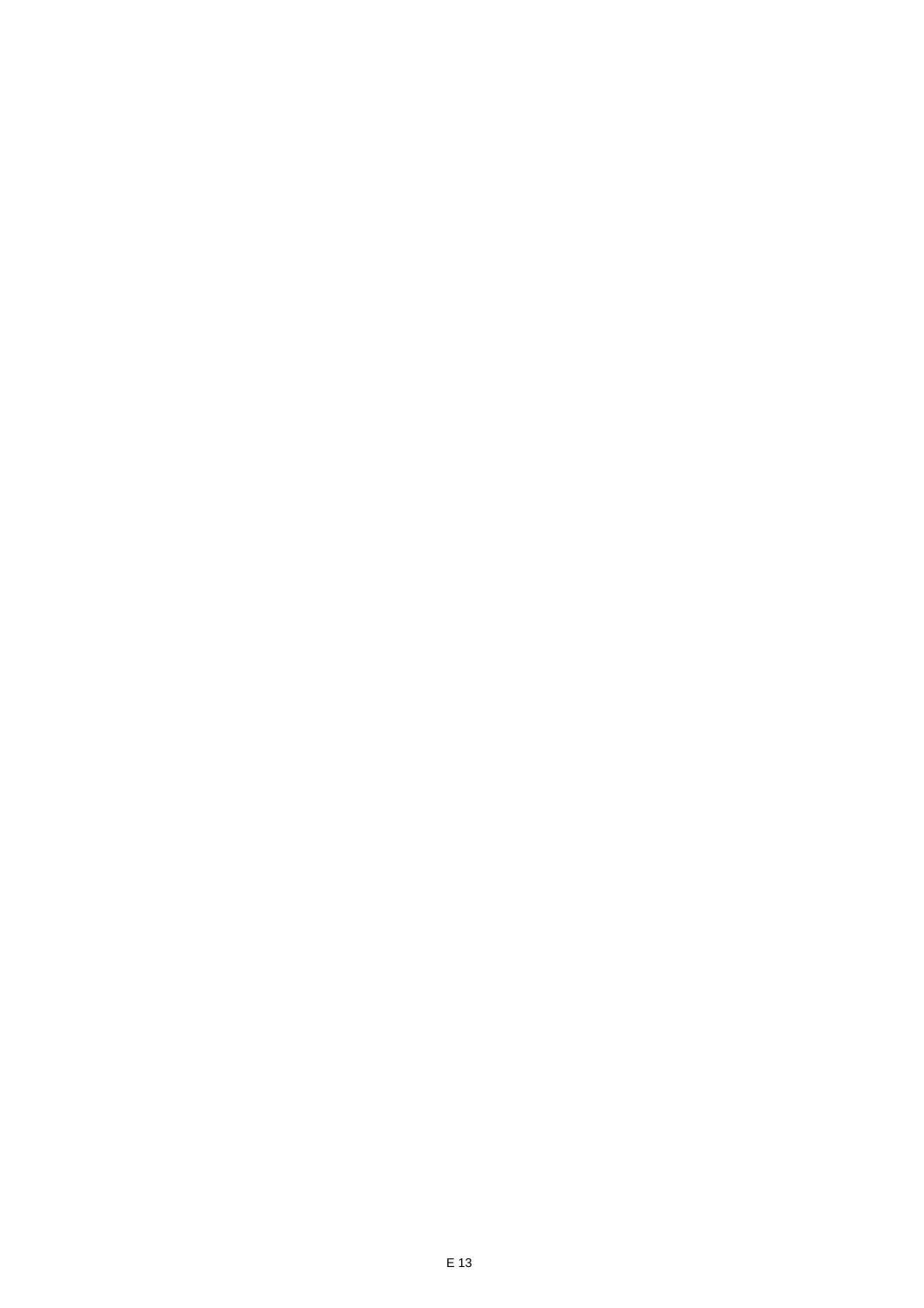|                                 | Access to |                | Children |                | Child      |              |         |              |                       |              |         |              |
|---------------------------------|-----------|----------------|----------|----------------|------------|--------------|---------|--------------|-----------------------|--------------|---------|--------------|
|                                 | Hospital  |                | in Need  |                | Protection |              | Smoking |              | <b>Binge Drinking</b> |              | Obesity |              |
|                                 |           | Rate Rank      |          | Rate Rank      |            | Rate Rank    |         | Rate Rank    |                       | Rate Rank    |         | Rate Rank    |
| <b>Local Authority District</b> |           |                |          |                |            |              |         |              |                       |              |         |              |
| Ashfield                        | 99.0      | 1              | 6.2      | 6              | 0.6        | 5            | 29.3    | 7            | 17.4                  | 4            | 29.2    | 7            |
| <b>Bassetlaw</b>                | 93.5      | 4              | 4.1      | 5              | 0.7        | 7            | 23.0    | 5            | 17.7                  | 7            | 27.6    | 5            |
| <b>Broxtowe</b>                 | 91.4      | 5              | 2.8      | 3              | 0.2        | 2            | 21.1    | 2            | 17.5                  | 5            | 23.9    | 2            |
| Gedling                         | 97.1      | 2              | 1.9      | 2              | 0.2        | 3            | 22.9    | 4            | 17.0                  | 2            | 23.9    | 2            |
| Mansfield                       | 96.5      | 3              | 7.6      | 7              | 0.7        | 6            | 25.3    | 6            | 17.5                  | 5            | 28.0    | 6            |
| Newark & Sherwood               | 75.8      | $\overline{7}$ | 3.4      | 4              | 0.4        | 4            | 22.6    | 3            | 16.8                  | $\mathcal I$ | 25.5    | 4            |
| <b>Rushcliffe</b>               | 89.2      | 6              | 1.0      | 1              | 0.2        | $\mathbf{1}$ | 16.3    | $\mathbf{1}$ | 17.1                  | 3            | 19.5    | $\mathcal I$ |
| <b>County (Notts less City)</b> | 91.8      |                | 4.2      |                | 0.4        |              |         |              |                       |              |         |              |
| <b>East Midlands</b>            |           |                |          |                |            |              | 24.9    |              | 17.7                  |              | 25.6    |              |
| Country                         |           |                |          |                |            |              | 24.1    |              | 18.0                  |              | 23.6    |              |
|                                 |           |                |          |                |            |              |         |              |                       |              |         |              |
| <b>Ward Name</b>                |           |                |          |                |            |              |         |              |                       |              |         |              |
| <b>Bestwood Village</b>         | 100.0     | $\mathbf{1}$   | 0.0      | 1              | 0.0        | $\mathcal I$ |         |              |                       |              |         |              |
| Bonington                       | 100.0     | $\mathbf{1}$   | 2.0      | 13             | 0.1        | 11           |         |              |                       |              |         |              |
| Burton Joyce & Stoke Bardolph   | 67.5      | 22             | 0.9      | 9              | 0.0        | $\mathcal I$ |         |              |                       |              |         |              |
| Calverton                       | 95.4      | 19             | 2.5      | 18             | 0.1        | 12           |         |              |                       |              |         |              |
| Carlton                         | 87.5      | 21             | 1.9      | 12             | 0.3        | 18           |         |              |                       |              |         |              |
| Carlton Hill                    | 96.1      | 18             | 2.6      | 19             | 0.5        | 20           |         |              |                       |              |         |              |
| Daybrook                        | 100.0     | $\mathbf{1}$   | 4.6      | 22             | 0.2        | 14           |         |              |                       |              |         |              |
| Gedling                         | 90.6      | 20             | 0.9      | 8              | 0.2        | 15           |         |              |                       |              |         |              |
| Killisick                       | 100.0     | $\mathbf{1}$   | 4.6      | 21             | 1.2        | 22           |         |              |                       |              |         |              |
| Kingswell                       | 100.0     | $\mathcal I$   | 0.8      | 6              | 0.0        | $\mathbf{1}$ |         |              |                       |              |         |              |
| Lambley                         | 100.0     | $\mathbf{1}$   | 1.3      | 10             | 0.3        | 19           |         |              |                       |              |         |              |
| <b>Mapperley Plains</b>         | 100.0     | $\mathbf{1}$   | 1.6      | 11             | 0.0        | $\mathbf{1}$ |         |              |                       |              |         |              |
| Netherfield and Colwick         | 100.0     | $\mathcal I$   | 3.6      | 20             | 0.6        | 21           |         |              |                       |              |         |              |
| Newstead                        | 100.0     | $\mathbf{1}$   | 2.2      | 15             | 0.0        | $\mathcal I$ |         |              |                       |              |         |              |
| Phoenix                         | 100.0     | $\mathbf{1}$   | 2.0      | 14             | 0.2        | 13           |         |              |                       |              |         |              |
| Porchester                      | 100.0     | $\mathbf{1}$   | 0.8      | $\overline{7}$ | 0.0        | $\mathbf{1}$ |         |              |                       |              |         |              |
| Ravenshead                      | 100.0     | $\mathbf{1}$   | 0.8      | 5              | 0.2        | 16           |         |              |                       |              |         |              |
| St. James                       | 100.0     | $\mathcal I$   | 0.5      | 4              | 0.0        | $\mathcal I$ |         |              |                       |              |         |              |
| St. Mary's                      | 100.0     | $\mathbf{1}$   | 2.2      | 17             | 0.3        | 17           |         |              |                       |              |         |              |
| Valley                          | 100.0     | 1              | 2.2      | 16             | 0.0        | $\mathcal I$ |         |              |                       |              |         |              |
| Woodborough                     | 100.0     | 1              | 0.3      | 3              | 0.0        | 1            |         |              |                       |              |         |              |
| Woodthorpe                      | 100.0     | $\mathcal I$   | 0.1      | 2              | 0.0        | 1            |         |              |                       |              |         |              |

**Access to Hospital** % of households within 30 mins travel time of a hospital by public transport, walking or cycling **Children in Need** No. of children referred to Social Care & Health in 2007 as % of the population aged 0-17 **Child Protection** No. of Section 47 inquiries in 2007 as % of the population aged 0-17 **Smoking** No. of current cigarette smokers as % of 16+ population

**Binge Drinking** % of men consuming 8+ units and women 6+ units of alcohol in one day during the previous week **Obesity** 8 Mbostow 60 Mbostow 60 Mbostow 616+ population with a Body Mass Index of more than 30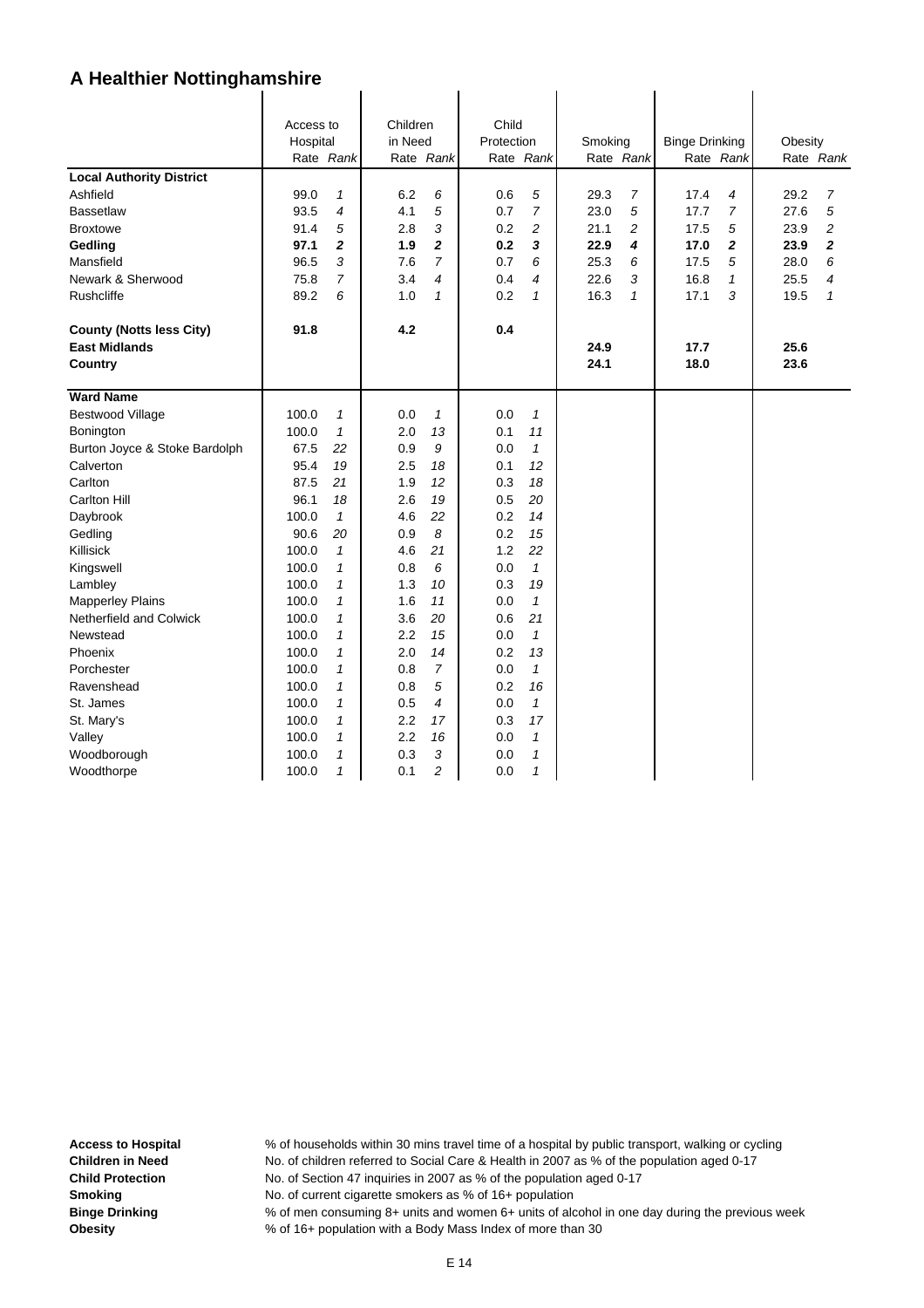|                                 | Fruit & Veg |                | Adults in Need |                | Adults in Need |                     | <b>Adults in Need</b> |                | Adults in Need |                | Low Birthweight |                |
|---------------------------------|-------------|----------------|----------------|----------------|----------------|---------------------|-----------------------|----------------|----------------|----------------|-----------------|----------------|
|                                 | Consumption |                | Total          |                | Learning       |                     | <b>Mental Health</b>  |                | Physical       |                | <b>Babies</b>   |                |
|                                 |             | Rate Rank      |                | Rate Rank      |                | Rate Rank           |                       | Rate Rank      |                | Rate Rank      |                 | Rate Rank      |
| <b>Local Authority District</b> |             |                |                |                |                |                     |                       |                |                |                |                 |                |
| Ashfield                        | 21.0        | 7              | 4.4            | 4              | 0.3            | 4                   | 1.8                   | 7              | 13.4           | 5              | 7.9             | 5              |
| <b>Bassetlaw</b>                | 23.1        | 5              | 4.8            | 6              | 0.4            | 5                   | 1.6                   | 6              | 13.6           | 6              | 8.0             | 6              |
| <b>Broxtowe</b>                 | 25.8        | 4              | 3.7            | 3              | 0.3            | $\mathbf{1}$        | 1.4                   | 4              | 11.4           | 3              | 7.1             | 3              |
| Gedling                         | 27.7        | $\overline{2}$ | 3.6            | $\overline{2}$ | 0.3            | 3<br>$\overline{7}$ | 1.1                   | 3              | 10.9           | 2              | 7.7             | 4              |
| Mansfield                       | 22.0        | 6              | 5.1            | $\overline{7}$ | 0.5            |                     | 1.1                   | 2              | 13.6           | 7              | 8.5             | $\overline{7}$ |
| Newark & Sherwood               | 27.4        | 3              | 4.5            | 5              | 0.4            | 6                   | 1.1                   | $\mathbf{1}$   | 13.2           | 4              | 7.0             | $\overline{c}$ |
| <b>Rushcliffe</b>               | 33.5        | $\mathbf{1}$   | 3.4            | $\mathbf{1}$   | 0.3            | 2                   | 1.5                   | 5              | 10.5           | 1              | 6.7             | $\mathbf{1}$   |
| <b>County (Notts less City)</b> |             |                | 4.2            |                | 0.3            |                     | 1.4                   |                | 12.4           |                | 7.6             |                |
| <b>East Midlands</b>            | 25.9        |                |                |                |                |                     |                       |                |                |                | 8.0             |                |
| Country                         | 26.3        |                |                |                |                |                     |                       |                |                |                |                 |                |
| <b>Ward Name</b>                |             |                |                |                |                |                     |                       |                |                |                |                 |                |
| <b>Bestwood Village</b>         |             |                | 4.3            | 17             | 0.3            | 13                  | 3.3                   | 22             | 8.2            | 6              | 6.7             | 8              |
| Bonington                       |             |                | 4.0            | 14             | 0.2            | 9                   | 1.8                   | 19             | 13.6           | 19             | 5.8             | $\overline{7}$ |
| Burton Joyce & Stoke Bardolph   |             |                | 4.0            | 15             | 0.3            | 11                  | 0.6                   | $\overline{7}$ | 9.9            | 11             | 10.1            | 20             |
| Calverton                       |             |                | 4.0            | 16             | 0.3            | 14                  | 1.2                   | 14             | 12.6           | 15             | 12.6            | 22             |
| Carlton                         |             |                | 3.6            | 12             | 0.2            | $\overline{7}$      | 1.2                   | 12             | 11.8           | 14             | 9.0             | 16             |
| <b>Carlton Hill</b>             |             |                | 3.5            | 10             | 0.3            | 10                  | 1.2                   | 13             | 12.8           | 16             | 5.5             | 6              |
| Daybrook                        |             |                | 4.6            | 18             | 0.4            | 17                  | 1.4                   | 17             | 13.0           | 17             | 8.0             | 12             |
| Gedling                         |             |                | 4.9            | 19             | 0.2            | 6                   | 2.2                   | 21             | 14.3           | 20             | 4.0             | 2              |
| Killisick                       |             |                | 6.4            | 22             | 0.3            | 16                  | 1.8                   | 18             | 18.9           | 22             | 8.7             | 14             |
| Kingswell                       |             |                | 3.2            | 8              | 0.3            | 15                  | 0.4                   | 3              | 9.0            | 8              | 5.0             | 3              |
| Lambley                         |             |                | 5.6            | 20             | 1.3            | 22                  | 1.2                   | 14             | 13.2           | 18             | 12.2            | 21             |
| <b>Mapperley Plains</b>         |             |                | 2.4            | $\overline{4}$ | 0.5            | 20                  | 0.4                   | $\overline{4}$ | 6.1            | $\mathbf{1}$   | 9.3             | 17             |
| Netherfield and Colwick         |             |                | 2.6            | 5              | 0.2            | 8                   | 1.1                   | 10             | 11.6           | 13             | 8.0             | 13             |
| Newstead                        |             |                | 2.8            | 6              | 0.1            | 4                   | 0.6                   | 6              | 9.9            | 10             | 3.6             | $\mathbf{1}$   |
| Phoenix                         |             |                | 2.4            | $\overline{c}$ | 0.1            | 3                   | 0.6                   | 5              | 7.6            | 4              | 6.7             | 9              |
| Porchester                      |             |                | 3.5            | 11             | 0.3            | 12                  | 1.0                   | 9              | 11.5           | 12             | 9.9             | 18             |
| Ravenshead                      |             |                | 2.9            | $\overline{7}$ | 0.1            | $\overline{c}$      | 0.3                   | $\overline{c}$ | 7.9            | 5              | 8.9             | 15             |
| St. James                       |             |                | 2.4            | 3              | 0.1            | 5                   | 1.4                   | 16             | 6.2            | $\overline{c}$ | 9.9             | 19             |
| St. Mary's                      |             |                | 3.7            | 13             | 0.4            | 18                  | 1.1                   | 11             | 9.8            | 9              | 7.3             | 10             |
| Valley                          |             |                | 6.1            | 21             | 0.6            | 21                  | 2.1                   | 20             | 18.2           | 21             | 7.9             | 11             |
| Woodborough                     |             |                | 2.1            | $\mathbf{1}$   | 0.1            | $\mathbf{1}$        | 0.2                   | $\mathcal I$   | 6.4            | 3              | 5.3             | 4              |
| Woodthorpe                      |             |                | 3.4            | 9              | 0.4            | 19                  | 0.8                   | 8              | 9.0            | $\overline{7}$ | 5.3             | 5              |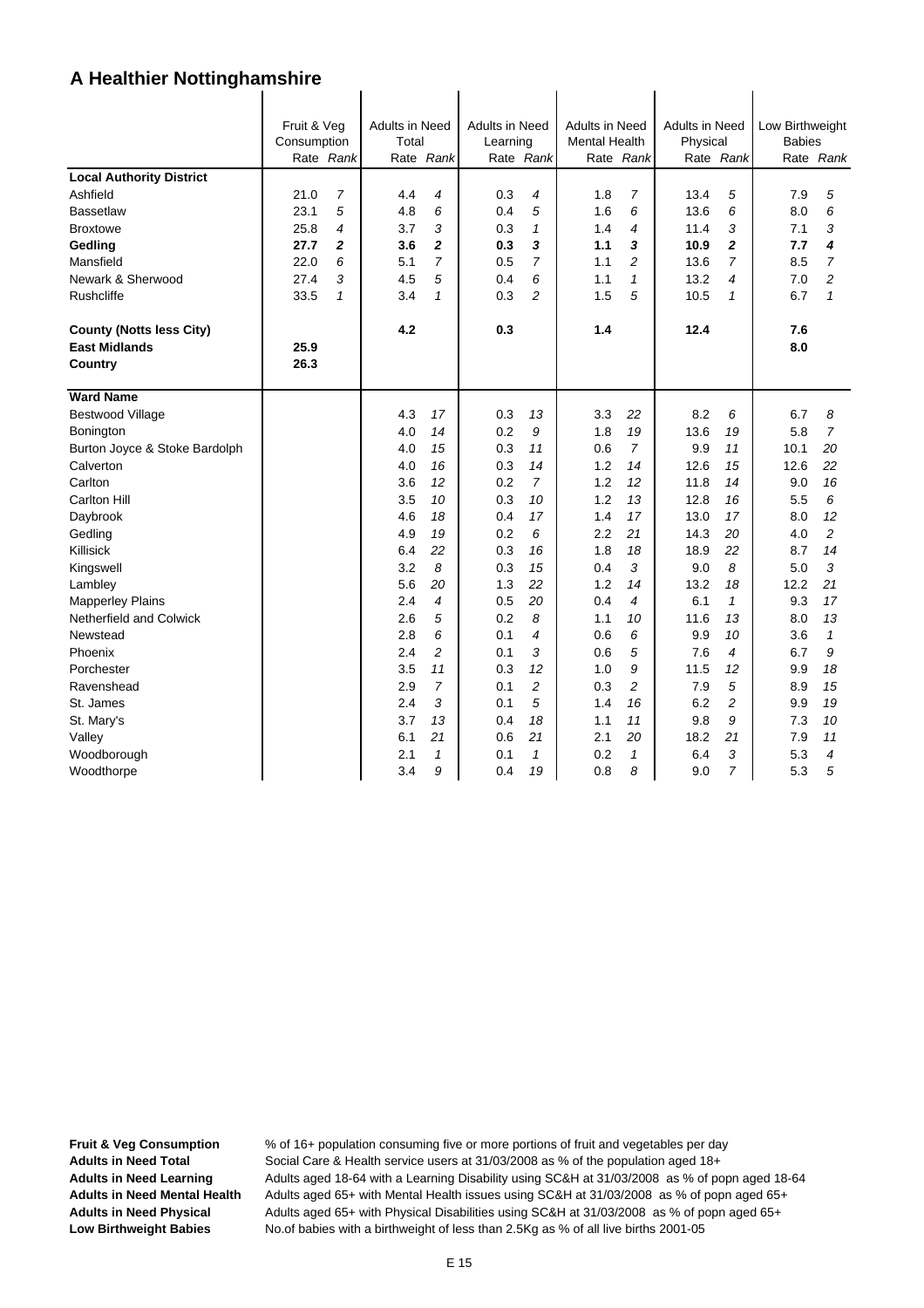|                                 |            | Mortality      |          |                |               |                |             |              |
|---------------------------------|------------|----------------|----------|----------------|---------------|----------------|-------------|--------------|
|                                 | Mortality  |                | Under 75 |                | Sport         |                | Teenage     |              |
|                                 | All Causes |                | Cancer   |                | Participation |                | Pregnancies |              |
|                                 |            | SMR Rank       |          | SMR Rank       |               | Rate Rank      | Rate*       | Rank         |
| <b>Local Authority District</b> |            |                |          |                |               |                |             |              |
| Ashfield                        | 114.2      | $\overline{7}$ | 112.5    | 7              | 19.6          | 4              | 50.1        | 6            |
| <b>Bassetlaw</b>                | 107.2      | 5              | 109.9    | 6              | 19.2          | 6              | 40.6        | 5            |
| <b>Broxtowe</b>                 | 96.1       | 3              | 105.2    | 4              | 23.3          | 2              | 27.2        | 2            |
| Gedling                         | 94.1       | 2              | 98.5     | 2              | 19.5          | 5              | 30.1        | 3            |
| Mansfield                       | 108.3      | 6              | 107.3    | 5              | 17.7          | $\overline{7}$ | 57.7        | 7            |
| Newark & Sherwood               | 99.9       | 4              | 102.3    | 3              | 19.8          | 3              | 34.6        | 4            |
| Rushcliffe                      | 90.8       | $\mathbf{1}$   | 89.8     | $\mathbf{1}$   | 26.7          | 1              | 18.7        | $\mathbf{1}$ |
|                                 |            |                |          |                |               |                |             |              |
| <b>County (Notts less City)</b> | 101.3      |                | 103.6    |                | 20.8          |                | 37.3        |              |
| <b>East Midlands</b>            | 100.0      |                | 100.0    |                | 20.8          |                | 40.8        |              |
| Country                         |            |                |          |                | 21.0          |                | 42.1        |              |
| <b>Ward Name</b>                |            |                |          |                |               |                |             |              |
| <b>Bestwood Village</b>         | 171.9      | 22             | 125.7    | 20             |               |                | 0.0         | $\mathbf{1}$ |
| Bonington                       | 120.9      | 20             | 110.7    | 16             |               |                | 31.4        | 16           |
| Burton Joyce & Stoke Bardolph   | 68.5       | 3              | 78.2     | 3              |               |                | 0.0         | $\mathbf{1}$ |
| Calverton                       | 105.0      | 19             | 122.1    | 19             |               |                | 27.1        | 13           |
| Carlton                         | 95.8       | 12             | 72.3     | $\overline{c}$ |               |                | 59.5        | 19           |
| <b>Carlton Hill</b>             | 101.7      | 18             | 103.9    | 12             |               |                | 40.7        | 17           |
| Daybrook                        | 100.3      | 17             | 84.5     | 4              |               |                | 25.6        | 12           |
| Gedling                         | 141.3      | 21             | 100.0    | 11             |               |                | 16.8        | 10           |
| Killisick                       | 88.3       | 9              | 106.6    | 15             |               |                | 63.3        | 20           |
| Kingswell                       | 66.7       | 2              | 89.3     | 7              |               |                | 30.3        | 15           |
| Lambley                         | 99.8       | 16             | 120.9    | 18             |               |                | 0.0         | 1            |
| <b>Mapperley Plains</b>         | 73.3       | 4              | 87.7     | 6              |               |                | 0.0         | 1            |
| Netherfield and Colwick         | 96.1       | 14             | 141.3    | 21             |               |                | 63.3        | 21           |
| Newstead                        | 97.2       | 15             | 167.5    | 22             |               |                | 0.0         | $\mathbf{1}$ |
| Phoenix                         | 94.6       | 11             | 85.0     | 5              |               |                | 42.1        | 18           |
| Porchester                      | 80.7       | 6              | 105.5    | 14             |               |                | 15.5        | 9            |
| Ravenshead                      | 63.4       | 1              | 60.0     | 1              |               |                | 0.0         | 1            |
| St. James                       | 81.3       | 7              | 110.9    | 17             |               |                | 25.0        | 11           |
| St. Mary's                      | 73.3       | 5              | 97.6     | 9              |               |                | 28.9        | 14           |
| Valley                          | 96.1       | 13             | 104.3    | 13             |               |                | 64.3        | 22           |
| Woodborough                     | 87.4       | 8              | 98.6     | 10             |               |                | 0.0         | $\mathbf{1}$ |
| Woodthorpe                      | 91.3       | 10             | 89.8     | 8              |               |                | 0.0         | 1            |

SMR Standard Mortality Ratios \* Rate per thousand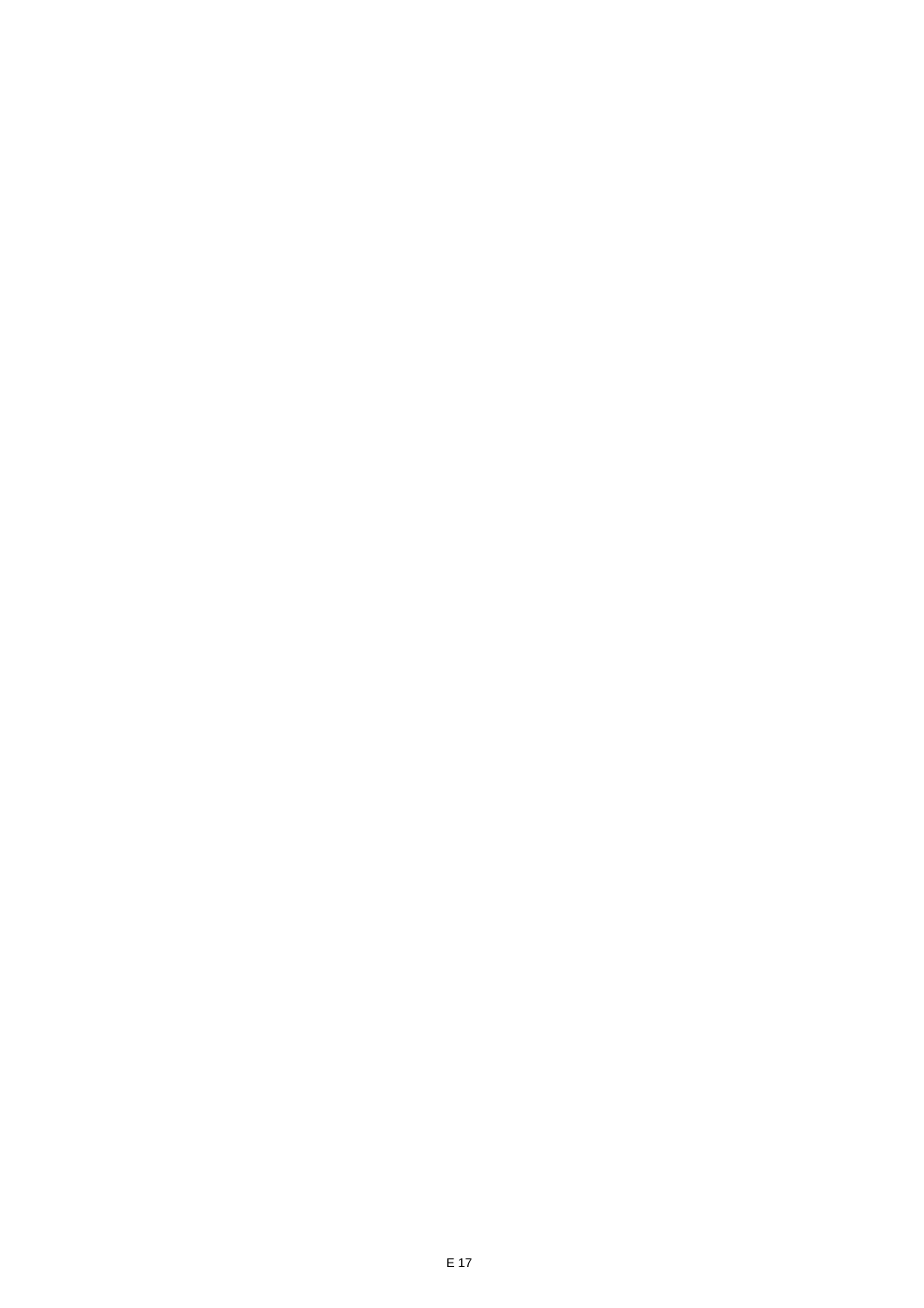|                                                         | Access to<br>Hospital | Rate Rank      |      | Children<br>in Need<br>Rate Rank |     | Child<br>Protection<br>Rate Rank |      | Smoking<br>Rate Rank |      | <b>Binge Drinking</b><br>Rate Rank |      | Obesity<br>Rate Rank |
|---------------------------------------------------------|-----------------------|----------------|------|----------------------------------|-----|----------------------------------|------|----------------------|------|------------------------------------|------|----------------------|
| <b>Local Authority District</b>                         |                       |                |      |                                  |     |                                  |      |                      |      |                                    |      |                      |
| Ashfield                                                | 99.0                  | $\mathbf{1}$   | 6.2  | 6                                | 0.6 | 5                                | 29.3 | 7                    | 17.4 | $\overline{4}$                     | 29.2 | $\overline{7}$       |
| <b>Bassetlaw</b>                                        | 93.5                  | 4              | 4.1  | 5                                | 0.7 | $\overline{7}$                   | 23.0 | 5                    | 17.7 | $\overline{7}$                     | 27.6 | 5                    |
| <b>Broxtowe</b>                                         | 91.4                  | 5              | 2.8  | 3                                | 0.2 | $\overline{c}$                   | 21.1 | $\overline{c}$       | 17.5 | 5                                  | 23.9 | $\overline{c}$       |
| Gedling                                                 | 97.1                  | 2              | 1.9  | $\overline{c}$                   | 0.2 | 3                                | 22.9 | 4                    | 17.0 | 2                                  | 23.9 | $\overline{c}$       |
| <b>Mansfield</b>                                        | 96.5                  | 3              | 7.6  | $\overline{7}$                   | 0.7 | 6                                | 25.3 | 6                    | 17.5 | 5                                  | 28.0 | 6                    |
| Newark & Sherwood                                       | 75.8                  | $\overline{7}$ | 3.4  | 4                                | 0.4 | $\overline{4}$                   | 22.6 | 3                    | 16.8 | $\mathbf{1}$                       | 25.5 | 4                    |
| Rushcliffe                                              | 89.2                  | 6              | 1.0  | 1                                | 0.2 | $\mathbf{1}$                     | 16.3 | $\mathbf{1}$         | 17.1 | 3                                  | 19.5 | $\mathbf{1}$         |
| <b>County (Notts less City)</b><br><b>East Midlands</b> | 91.8                  |                | 4.2  |                                  | 0.4 |                                  | 24.9 |                      | 17.7 |                                    | 25.6 |                      |
| Country                                                 |                       |                |      |                                  |     |                                  | 24.1 |                      | 18.0 |                                    | 23.6 |                      |
| <b>Ward Name</b>                                        |                       |                |      |                                  |     |                                  |      |                      |      |                                    |      |                      |
| <b>Berry Hill</b>                                       | 100.0                 | $\mathbf{1}$   | 1.7  | $\mathbf{1}$                     | 0.4 | 6                                |      |                      |      |                                    |      |                      |
| <b>Birklands</b>                                        | 74.3                  | 18             | 7.2  | 10                               | 0.6 | 9                                |      |                      |      |                                    |      |                      |
| <b>Broomhill</b>                                        | 100.0                 | $\mathbf{1}$   | 12.6 | 17                               | 0.7 | 12                               |      |                      |      |                                    |      |                      |
| Cumberlands                                             | 100.0                 | $\mathbf{1}$   | 4.9  | 5                                | 0.9 | 15                               |      |                      |      |                                    |      |                      |
| Eakring                                                 | 100.0                 | $\mathbf{1}$   | 6.6  | 9                                | 0.4 | $\overline{4}$                   |      |                      |      |                                    |      |                      |
| <b>Forest Town East</b>                                 | 74.0                  | 19             | 5.7  | $\overline{7}$                   | 0.6 | 10                               |      |                      |      |                                    |      |                      |
| <b>Forest Town West</b>                                 | 100.0                 | $\mathbf{1}$   | 2.6  | $\overline{c}$                   | 0.1 | $\mathbf{1}$                     |      |                      |      |                                    |      |                      |
| Grange Farm                                             | 100.0                 | $\mathcal I$   | 4.3  | $\overline{\mathcal{A}}$         | 0.2 | 3                                |      |                      |      |                                    |      |                      |
| Ladybrook                                               | 100.0                 | $\mathcal I$   | 10.5 | 13                               | 0.7 | 11                               |      |                      |      |                                    |      |                      |
| Leeming                                                 | 100.0                 | $\mathbf{1}$   | 3.4  | 3                                | 0.4 | $\overline{7}$                   |      |                      |      |                                    |      |                      |
| Lindhurst                                               | 100.0                 | $\mathbf{1}$   | 11.1 | 16                               | 1.0 | 16                               |      |                      |      |                                    |      |                      |
| Meden                                                   | 86.7                  | 17             | 6.4  | 8                                | 1.7 | 19                               |      |                      |      |                                    |      |                      |
| Oak Tree                                                | 100.0                 | $\mathbf{1}$   | 10.8 | 14                               | 0.4 | 8                                |      |                      |      |                                    |      |                      |
| Pleasley Hill                                           | 100.0                 | $\mathbf{1}$   | 12.9 | 18                               | 1.0 | 17                               |      |                      |      |                                    |      |                      |
| Portland                                                | 100.0                 | $\mathbf{1}$   | 11.0 | 15                               | 1.4 | 18                               |      |                      |      |                                    |      |                      |
| Priory                                                  | 100.0                 | $\mathbf{1}$   | 7.8  | 12                               | 0.8 | 14                               |      |                      |      |                                    |      |                      |
| Ravensdale                                              | 100.0                 | $\mathbf{1}$   | 20.3 | 19                               | 0.8 | 13                               |      |                      |      |                                    |      |                      |
| Robin Hood                                              | 100.0                 | $\mathcal I$   | 7.5  | 11                               | 0.4 | 5                                |      |                      |      |                                    |      |                      |
| Sherwood                                                | 100.0                 | 1              | 4.9  | 6                                | 0.1 | 2                                |      |                      |      |                                    |      |                      |

**Access to Hospital** % of households within 30 mins travel time of a hospital by public transport, walking or cycling **Children in Need** No. of children referred to Social Care & Health in 2007 as % of the population aged 0-17 **Child Protection** No. of Section 47 inquiries in 2007 as % of the population aged 0-17 **Smoking** No. of current cigarette smokers as % of 16+ population

**Binge Drinking** % of men consuming 8+ units and women 6+ units of alcohol in one day during the previous week **Obesity** 8 Mbostow 60 Mbostow 60 Mbostow 616+ population with a Body Mass Index of more than 30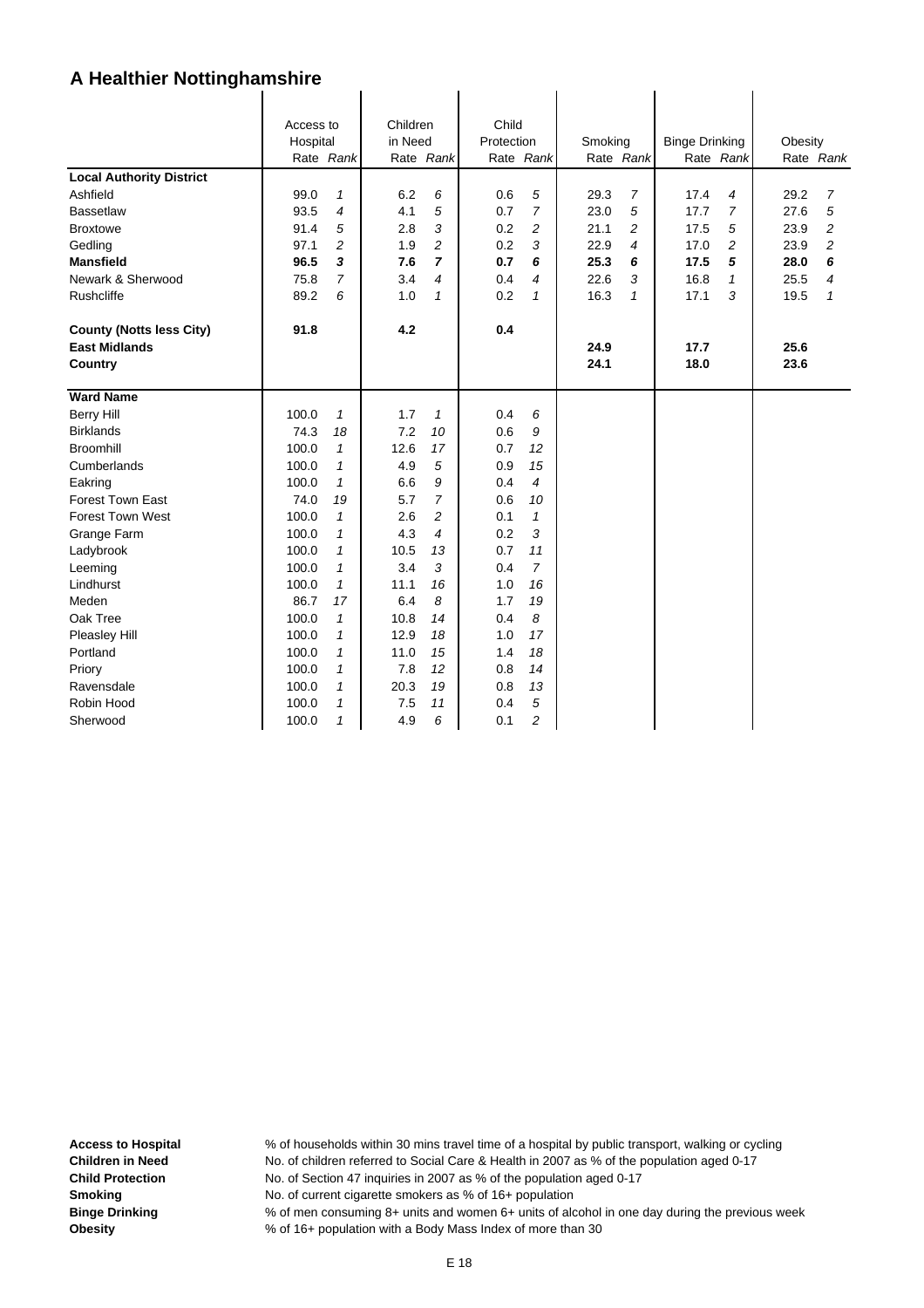|                                 | Fruit & Veg<br>Consumption |                |     | Adults in Need<br>Total<br>Rate Rank |     | Adults in Need<br>Learning |     | Adults in Need<br><b>Mental Health</b> |      | Adults in Need<br>Physical |      | Low Birthweight<br><b>Babies</b> |
|---------------------------------|----------------------------|----------------|-----|--------------------------------------|-----|----------------------------|-----|----------------------------------------|------|----------------------------|------|----------------------------------|
|                                 |                            | Rate Rank      |     |                                      |     | Rate Rank                  |     | Rate Rank                              |      | Rate Rank                  |      | Rate Rank                        |
| <b>Local Authority District</b> |                            |                |     |                                      |     |                            |     |                                        |      |                            |      |                                  |
| Ashfield                        | 21.0                       | $\overline{7}$ | 4.4 | 4                                    | 0.3 | 4                          | 1.8 | $\overline{7}$                         | 13.4 | 5                          | 7.9  | 5                                |
| <b>Bassetlaw</b>                | 23.1                       | 5              | 4.8 | 6                                    | 0.4 | 5                          | 1.6 | 6                                      | 13.6 | 6                          | 8.0  | 6                                |
| <b>Broxtowe</b>                 | 25.8                       | 4              | 3.7 | 3                                    | 0.3 | $\mathbf{1}$               | 1.4 | 4                                      | 11.4 | 3                          | 7.1  | 3                                |
| Gedling                         | 27.7                       | 2              | 3.6 | $\overline{c}$                       | 0.3 | 3                          | 1.1 | 3                                      | 10.9 | $\overline{c}$             | 7.7  | 4                                |
| <b>Mansfield</b>                | 22.0                       | 6              | 5.1 | $\overline{7}$                       | 0.5 | $\overline{ }$             | 1.1 | $\overline{2}$                         | 13.6 | 7                          | 8.5  | $\overline{ }$                   |
| Newark & Sherwood               | 27.4                       | 3              | 4.5 | 5                                    | 0.4 | 6                          | 1.1 | 1                                      | 13.2 | 4                          | 7.0  | $\overline{c}$                   |
| Rushcliffe                      | 33.5                       | $\mathbf{1}$   | 3.4 | 1                                    | 0.3 | 2                          | 1.5 | 5                                      | 10.5 | 1                          | 6.7  | $\mathbf{1}$                     |
| <b>County (Notts less City)</b> |                            |                | 4.2 |                                      | 0.3 |                            | 1.4 |                                        | 12.4 |                            | 7.6  |                                  |
| <b>East Midlands</b>            | 25.9                       |                |     |                                      |     |                            |     |                                        |      |                            | 8.0  |                                  |
| Country                         | 26.3                       |                |     |                                      |     |                            |     |                                        |      |                            |      |                                  |
| <b>Ward Name</b>                |                            |                |     |                                      |     |                            |     |                                        |      |                            |      |                                  |
| <b>Berry Hill</b>               |                            |                | 3.6 | 2                                    | 0.2 | 4                          | 0.5 | 5                                      | 10.5 | 5                          | 7.7  | 7                                |
| <b>Birklands</b>                |                            |                | 5.9 | 14                                   | 0.7 | 17                         | 1.6 | 14                                     | 14.0 | 12                         | 9.5  | 15                               |
| <b>Broomhill</b>                |                            |                | 7.1 | 17                                   | 0.4 | 6                          | 2.3 | 18                                     | 16.9 | 16                         | 10.7 | 17                               |
| Cumberlands                     |                            |                | 5.4 | 11                                   | 0.4 | $\overline{7}$             | 0.9 | 9                                      | 12.6 | 8                          | 7.8  | 9                                |
| Eakring                         |                            |                | 4.9 | 9                                    | 0.5 | 11                         | 1.7 | 15                                     | 14.5 | 13                         | 7.0  | 3                                |
| <b>Forest Town East</b>         |                            |                | 3.8 | 4                                    | 0.4 | 10                         | 0.7 | 6                                      | 9.6  | $\overline{c}$             | 6.6  | $\mathbf{1}$                     |
| <b>Forest Town West</b>         |                            |                | 4.5 | 8                                    | 0.1 | $\mathbf{1}$               | 1.3 | 13                                     | 16.5 | 15                         | 7.3  | 4                                |
| Grange Farm                     |                            |                | 3.8 | 3                                    | 0.3 | 5                          | 0.4 | 3                                      | 11.5 | $\overline{7}$             | 7.8  | 8                                |
| Ladybrook                       |                            |                | 7.5 | 18                                   | 0.4 | 9                          | 1.3 | 11                                     | 20.5 | 19                         | 10.7 | 18                               |
| Leeming                         |                            |                | 3.4 | $\mathbf{1}$                         | 0.2 | 2                          | 0.3 | $\overline{c}$                         | 10.3 | 4                          | 7.4  | 5                                |
| Lindhurst                       |                            |                | 4.5 | $\overline{7}$                       | 0.4 | 8                          | 0.7 | 8                                      | 9.0  | $\mathbf{1}$               | 10.1 | 16                               |
| Meden                           |                            |                | 4.3 | 6                                    | 0.2 | 3                          | 1.0 | 10                                     | 11.5 | 6                          | 8.6  | 11                               |
| Oak Tree                        |                            |                | 5.5 | 12                                   | 0.7 | 15                         | 0.7 | $\overline{7}$                         | 12.9 | 9                          | 7.6  | 6                                |
| Pleasley Hill                   |                            |                | 5.0 | 10                                   | 0.7 | 16                         | 0.2 | $\mathcal I$                           | 13.4 | 10                         | 9.5  | 14                               |
| Portland                        |                            |                | 4.1 | 5                                    | 0.5 | 13                         | 1.3 | 12                                     | 9.6  | 3                          | 11.2 | 19                               |
| Priory                          |                            |                | 6.6 | 15                                   | 1.1 | 18                         | 2.4 | 19                                     | 18.8 | 18                         | 8.4  | 10                               |
| Ravensdale                      |                            |                | 7.6 | 19                                   | 1.1 | 19                         | 1.8 | 16                                     | 17.6 | 17                         | 9.2  | 13                               |
| Robin Hood                      |                            |                | 5.5 | 13                                   | 0.6 | 14                         | 0.5 | $\overline{4}$                         | 13.8 | 11                         | 8.9  | 12                               |
| Sherwood                        |                            |                | 6.9 | 16                                   | 0.5 | 12                         | 2.2 | 17                                     | 16.2 | 14                         | 6.7  | 2                                |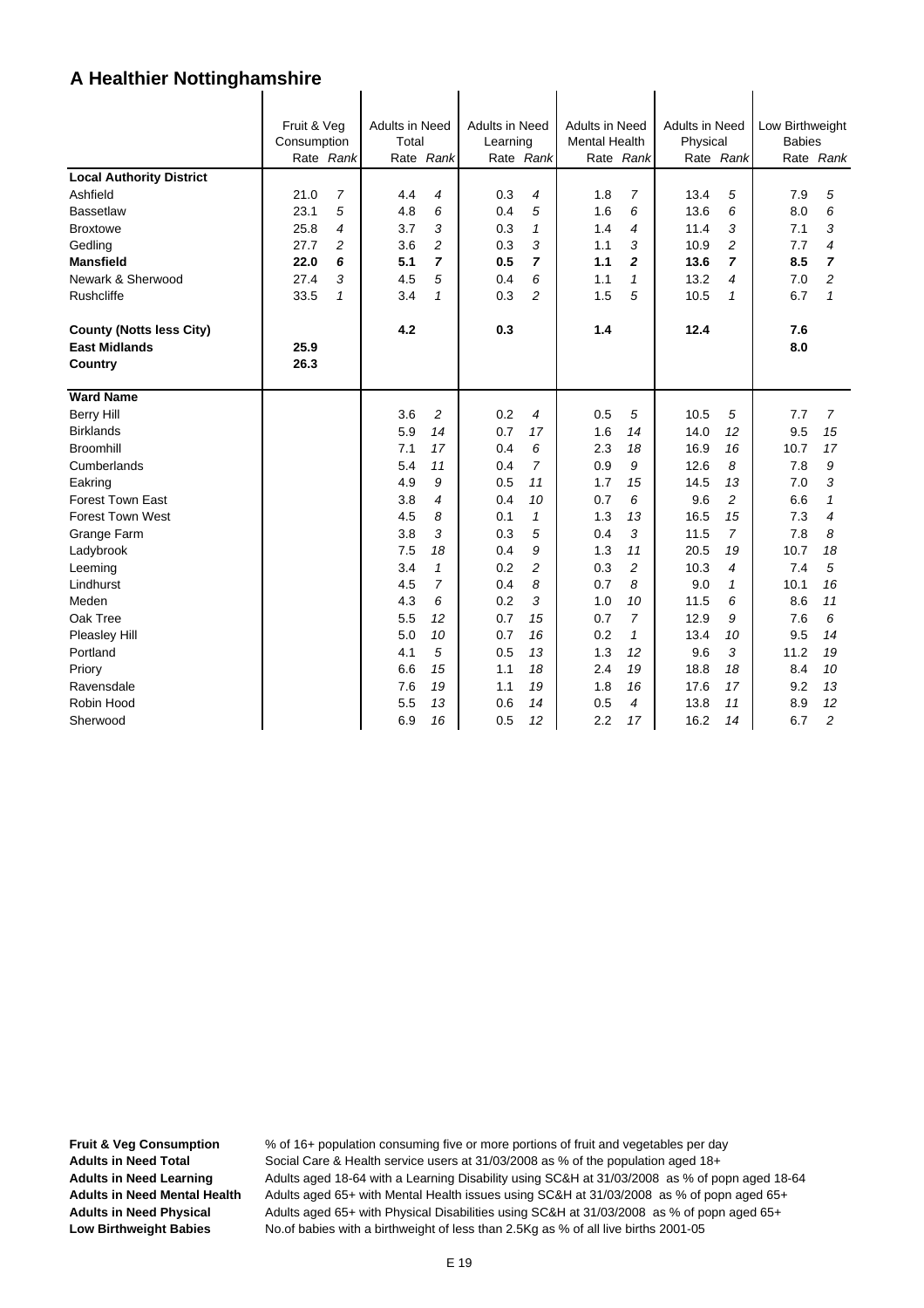|                                 |                   |                | Mortality |                          |               |                |             |                |
|---------------------------------|-------------------|----------------|-----------|--------------------------|---------------|----------------|-------------|----------------|
|                                 | Mortality         |                | Under 75  |                          | Sport         |                | Teenage     |                |
|                                 | <b>All Causes</b> |                | Cancer    |                          | Participation |                | Pregnancies |                |
|                                 |                   | SMR Rank       |           | SMR Rank                 |               | Rate Rank      | Rate* Rank  |                |
| <b>Local Authority District</b> |                   |                |           |                          |               |                |             |                |
| Ashfield                        | 114.2             | $\overline{7}$ | 112.5     | $\overline{7}$           | 19.6          | 4              | 50.1        | 6              |
| <b>Bassetlaw</b>                | 107.2             | 5              | 109.9     | 6                        | 19.2          | 6              | 40.6        | 5              |
| <b>Broxtowe</b>                 | 96.1              | 3              | 105.2     | $\overline{\mathcal{A}}$ | 23.3          | $\overline{c}$ | 27.2        | $\overline{c}$ |
| Gedling                         | 94.1              | $\overline{c}$ | 98.5      | $\overline{c}$           | 19.5          | 5              | 30.1        | 3              |
| <b>Mansfield</b>                | 108.3             | 6              | 107.3     | 5                        | 17.7          | $\overline{7}$ | 57.7        | 7              |
| Newark & Sherwood               | 99.9              | 4              | 102.3     | 3                        | 19.8          | 3              | 34.6        | 4              |
| <b>Rushcliffe</b>               | 90.8              | $\mathbf{1}$   | 89.8      | $\mathbf{1}$             | 26.7          | 1              | 18.7        | 1              |
|                                 |                   |                |           |                          |               |                |             |                |
| <b>County (Notts less City)</b> | 101.3             |                | 103.6     |                          | 20.8          |                | 37.3        |                |
| <b>East Midlands</b>            | 100.0             |                | 100.0     |                          | 20.8          |                | 40.8        |                |
| Country                         |                   |                |           |                          | 21.0          |                | 42.1        |                |
| <b>Ward Name</b>                |                   |                |           |                          |               |                |             |                |
| <b>Berry Hill</b>               | 94.9              | 4              | 68.6      | 2                        |               |                | 0.0         | 1              |
| <b>Birklands</b>                | 113.3             | 13             | 102.5     | 8                        |               |                | 57.9        | 13             |
| <b>Broomhill</b>                | 116.1             | 15             | 113.0     | 11                       |               |                | 80.2        | 16             |
| Cumberlands                     | 91.2              | $\overline{a}$ | 140.6     | 18                       |               |                | 53.0        | 11             |
| Eakring                         | 101.7             | 8              | 100.3     | $\overline{7}$           |               |                | 53.6        | 12             |
| <b>Forest Town East</b>         | 134.1             | 17             | 139.8     | 17                       |               |                | 50.0        | $\overline{7}$ |
| <b>Forest Town West</b>         | 111.1             | 11             | 108.9     | 9                        |               |                | 26.1        | 3              |
| Grange Farm                     | 97.3              | $\overline{7}$ | 109.9     | 10                       |               |                | 50.1        | 8              |
| Ladybrook                       | 124.2             | 16             | 124.3     | 13                       |               |                | 72.8        | 15             |
| Leeming                         | 79.9              | $\mathbf{1}$   | 59.4      | $\mathbf{1}$             |               |                | 0.0         | 1              |
| Lindhurst                       | 92.1              | 3              | 89.2      | 5                        |               |                | 100.9       | 17             |
| Meden                           | 96.1              | 6              | 88.9      | 4                        |               |                | 47.9        | 6              |
| Oak Tree                        | 95.2              | 5              | 96.9      | 6                        |               |                | 41.9        | 5              |
| Pleasley Hill                   | 103.1             | 9              | 88.0      | 3                        |               |                | 70.4        | 14             |
| Portland                        | 115.8             | 14             | 118.6     | 12                       |               |                | 104.8       | 18             |
| Priory                          | 113.3             | 12             | 132.4     | 16                       |               |                | 40.0        | 4              |
| Ravensdale                      | 147.1             | 19             | 163.4     | 19                       |               |                | 150.3       | 19             |
| Robin Hood                      | 107.8             | 10             | 127.8     | 14                       |               |                | 52.8        | 10             |
| Sherwood                        | 135.1             | 18             | 131.9     | 15                       |               |                | 52.6        | 9              |

SMR Standard Mortality Ratios \* Rate per thousand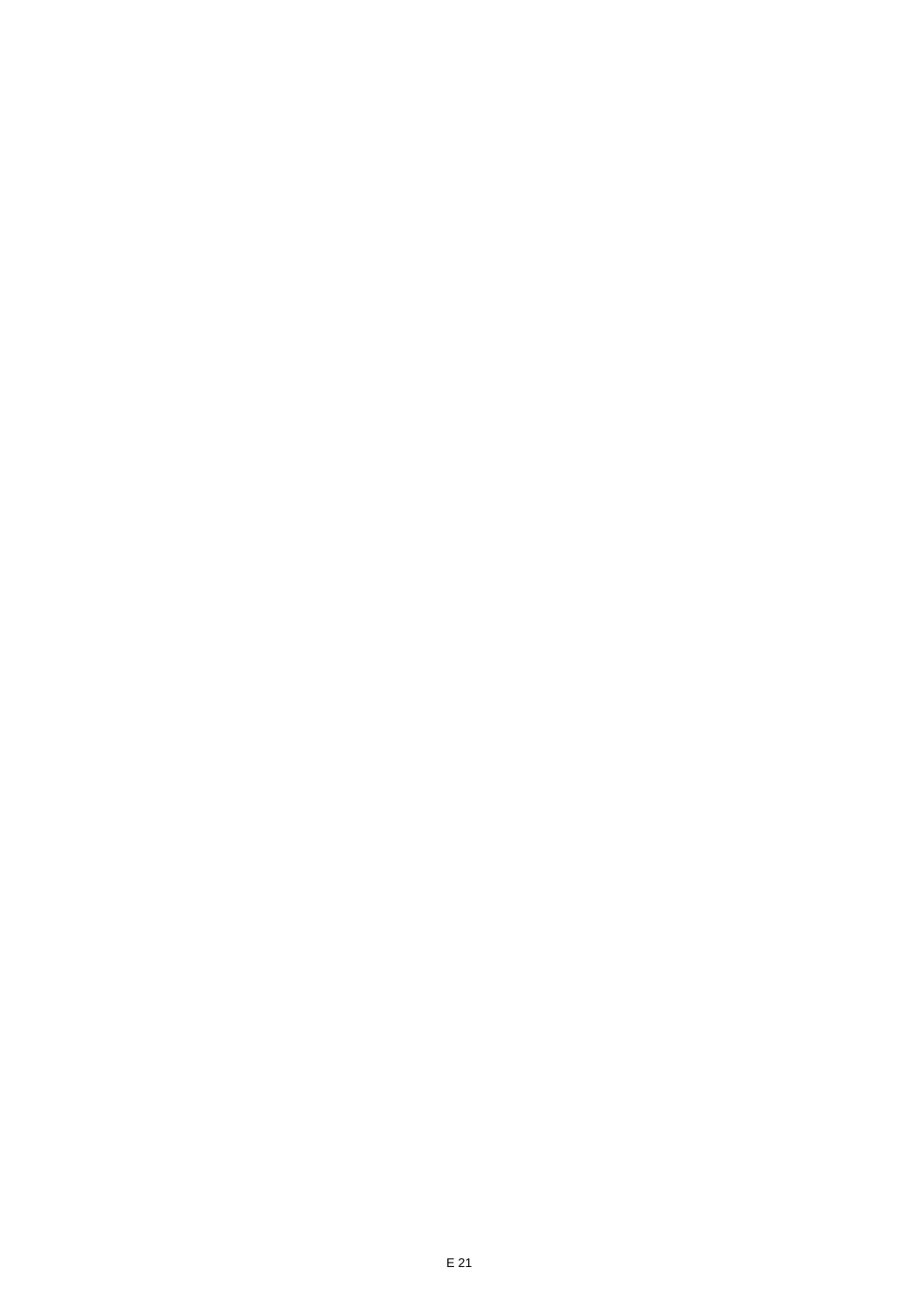|                                 | Access to             | Children              | Child                 |                        |                       |                        |  |
|---------------------------------|-----------------------|-----------------------|-----------------------|------------------------|-----------------------|------------------------|--|
|                                 | Hospital              | in Need               | Protection            | Smoking                | <b>Binge Drinking</b> | Obesity                |  |
|                                 | Rate Rank             | Rate Rank             | Rate Rank             | Rate Rank              | Rate Rank             | Rate Rank              |  |
| <b>Local Authority District</b> |                       |                       |                       |                        |                       |                        |  |
| Ashfield                        | 99.0<br>$\mathcal I$  | 6.2<br>6              | 0.6<br>5              | 29.3<br>$\overline{7}$ | 17.4<br>4             | 29.2<br>$\overline{7}$ |  |
| <b>Bassetlaw</b>                | 93.5<br>4             | 4.1<br>5              | 0.7<br>$\overline{7}$ | 5<br>23.0              | 7<br>17.7             | 27.6<br>5              |  |
| <b>Broxtowe</b>                 | 91.4<br>5             | 3<br>2.8              | 0.2<br>$\overline{c}$ | $\overline{c}$<br>21.1 | 17.5<br>5             | 23.9<br>$\overline{c}$ |  |
| Gedling                         | 2<br>97.1             | $\overline{c}$<br>1.9 | 3<br>0.2              | 22.9<br>$\overline{4}$ | 17.0<br>2             | $\overline{c}$<br>23.9 |  |
| Mansfield                       | 3<br>96.5             | 7<br>7.6              | 0.7<br>6              | 25.3<br>6              | 17.5<br>5             | 28.0<br>6              |  |
| <b>Newark &amp; Sherwood</b>    | 75.8<br>7             | 3.4<br>4              | 0.4<br>4              | 22.6<br>3              | 16.8<br>1             | 25.5<br>4              |  |
| <b>Rushcliffe</b>               | 6<br>89.2             | $\mathcal I$<br>1.0   | 0.2<br>$\mathbf{1}$   | $\mathbf{1}$<br>16.3   | 3<br>17.1             | 19.5<br>$\mathbf{1}$   |  |
|                                 |                       |                       |                       |                        |                       |                        |  |
| <b>County (Notts less City)</b> | 91.8                  | 4.2                   | 0.4                   |                        |                       |                        |  |
| <b>East Midlands</b>            |                       |                       |                       | 24.9                   | 17.7                  | 25.6                   |  |
| Country                         |                       |                       |                       | 24.1                   | 18.0                  | 23.6                   |  |
|                                 |                       |                       |                       |                        |                       |                        |  |
| <b>Ward Name</b>                |                       |                       |                       |                        |                       |                        |  |
| <b>Balderton North</b>          | 85.3<br>15            | 2.9<br>14             | 0.4<br>16             |                        |                       |                        |  |
| <b>Balderton West</b>           | 100.0<br>$\mathbf{1}$ | 3.8<br>18             | 0.3<br>14             |                        |                       |                        |  |
| Beacon                          | 13<br>87.2            | 2.8<br>13             | $\mathbf{1}$<br>0.0   |                        |                       |                        |  |
| <b>Bilsthorpe</b>               | 100.0<br>$\mathbf{1}$ | 3.5<br>17             | 0.7<br>22             |                        |                       |                        |  |
| <b>Blidworth</b>                | 100.0<br>$\mathcal I$ | 5.1<br>20             | 0.5<br>18             |                        |                       |                        |  |
| Boughton                        | 24.1<br>24            | 26<br>6.7             | 1.2<br>25             |                        |                       |                        |  |
| <b>Bridge</b>                   | $\mathcal I$<br>100.0 | 6.0<br>24             | 0.5<br>19             |                        |                       |                        |  |
| Castle                          | 100.0<br>$\mathbf{1}$ | 22<br>5.3             | 0.6<br>20             |                        |                       |                        |  |
| Caunton                         | 21<br>39.0            | $\mathbf{1}$<br>0.0   | $\mathbf{1}$<br>0.0   |                        |                       |                        |  |
| Clipstone                       | 28.0<br>23            | 5.8<br>23             | 0.9<br>24             |                        |                       |                        |  |
| Collingham and Meering          | 19<br>54.9            | 5<br>1.0              | 0.4<br>17             |                        |                       |                        |  |
| Devon                           | $\mathbf{1}$<br>100.0 | 6.3<br>25             | 0.8<br>23             |                        |                       |                        |  |
| Edwinstowe                      | 41.1<br>20            | 1.9<br>9              | 0.3<br>13             |                        |                       |                        |  |
| Farndon                         | 100.0<br>$\mathbf{1}$ | 1.8<br>8              | 0.0<br>$\mathbf{1}$   |                        |                       |                        |  |
| Farnsfield                      | 93.6<br>11            | 6<br>1.7              | 9<br>0.1              |                        |                       |                        |  |
| Lowdham                         | $\mathcal I$<br>100.0 | 0.9<br>$\overline{4}$ | 0.0<br>$\mathbf{1}$   |                        |                       |                        |  |
| Magnus                          | 100.0<br>$\mathcal I$ | 5.3<br>21             | 0.2<br>12             |                        |                       |                        |  |
| Muskham                         | 12<br>90.0            | $\overline{7}$<br>1.7 | 0.7<br>21             |                        |                       |                        |  |
| Ollerton                        | 8.0<br>26             | 2.5<br>12             | 0.3<br>15             |                        |                       |                        |  |
| Rainworth                       | $\mathbf{1}$<br>100.0 | 15<br>3.0             | 0.2<br>10             |                        |                       |                        |  |
| Southwell East                  | 85.2<br>16            | $\mathbf{1}$<br>0.0   | 1.4<br>26             |                        |                       |                        |  |
| Southwell North                 | 15.9<br>25            | 1.9<br>10             | 0.0<br>1              |                        |                       |                        |  |
| Southwell West                  | 86.6<br>14            | 2.0<br>11             | 0.0<br>$\mathbf{1}$   |                        |                       |                        |  |
| Sutton-on-Trent                 | 30.4<br>22            | 4.9<br>19             | 0.2<br>11             |                        |                       |                        |  |
| Trent                           | 83.9<br>17            | 0.7<br>3              | 0.0<br>1              |                        |                       |                        |  |
| Winthorpe                       | 67.3<br>18            | 3.3<br>16             | 0.0<br>1              |                        |                       |                        |  |

Access to Hospital **600 %** of households within 30 mins travel time of a hospital by public transport, walking or cycling **Children in Need** No. of children referred to Social Care & Health in 2007 as % of the population aged 0-17 **Child Protection** No. of Section 47 inquiries in 2007 as % of the population aged 0-17 **Smoking** No. of current cigarette smokers as % of 16+ population

**Binge Drinking** % of men consuming 8+ units and women 6+ units of alcohol in one day during the previous week **Obesity** 8 Mbostow 60 Mbostow 60 Mbostow 60 Mbostow 60 Mbostow 60 Mbostow 60 Mbostow 60 Mbostow 60 Mbostow 60 Mbostow 60 Mbostow 60 Mbostow 60 Mbostow 60 Mbostow 60 Mbostow 60 Mbostow 60 Mbostow 60 Mbostow 60 Mbostow 60 M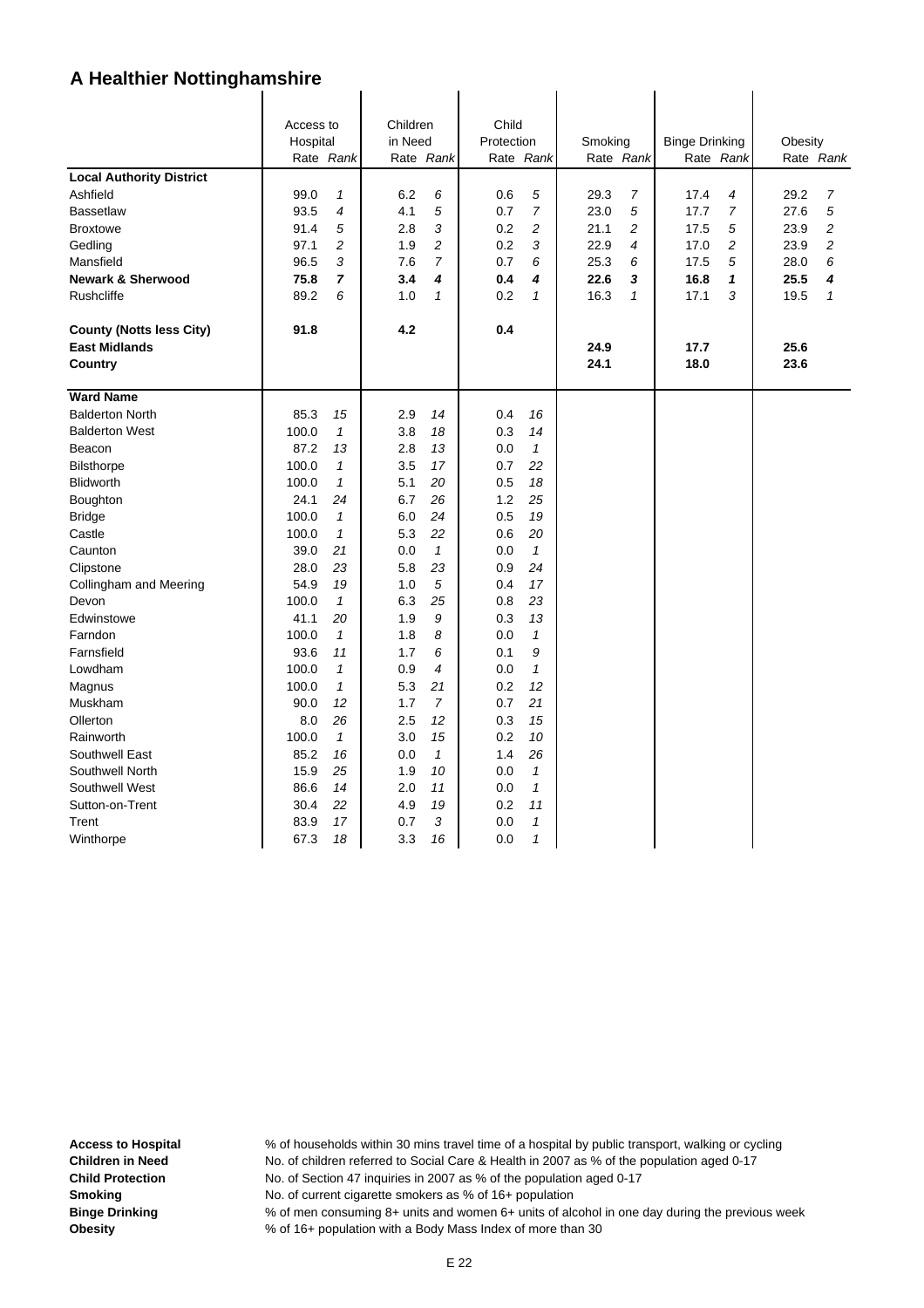|                                 |      | Fruit & Veg<br>Consumption |     | Adults in Need<br>Total |     | <b>Adults in Need</b><br>Learning |     | <b>Adults in Need</b><br><b>Mental Health</b> |      | <b>Adults in Need</b><br>Physical<br>Rate Rank |      | Low Birthweight<br><b>Babies</b> |
|---------------------------------|------|----------------------------|-----|-------------------------|-----|-----------------------------------|-----|-----------------------------------------------|------|------------------------------------------------|------|----------------------------------|
|                                 |      | Rate Rank                  |     | Rate Rank               |     | Rate Rank                         |     | Rate Rank                                     |      |                                                |      | Rate Rank                        |
| <b>Local Authority District</b> |      |                            |     |                         |     |                                   |     |                                               |      |                                                |      |                                  |
| Ashfield                        | 21.0 | $\overline{7}$             | 4.4 | 4                       | 0.3 | $\overline{4}$                    | 1.8 | $\overline{7}$                                | 13.4 | 5                                              | 7.9  | 5                                |
| <b>Bassetlaw</b>                | 23.1 | 5                          | 4.8 | 6                       | 0.4 | 5                                 | 1.6 | 6                                             | 13.6 | 6                                              | 8.0  | 6                                |
| <b>Broxtowe</b>                 | 25.8 | 4                          | 3.7 | 3                       | 0.3 | $\mathbf{1}$                      | 1.4 | 4                                             | 11.4 | 3                                              | 7.1  | 3                                |
| Gedling                         | 27.7 | $\overline{c}$             | 3.6 | $\overline{c}$          | 0.3 | 3                                 | 1.1 | 3                                             | 10.9 | $\overline{c}$                                 | 7.7  | 4                                |
| Mansfield                       | 22.0 | 6                          | 5.1 | 7                       | 0.5 | 7                                 | 1.1 | $\overline{c}$                                | 13.6 | 7                                              | 8.5  | $\overline{7}$                   |
| <b>Newark &amp; Sherwood</b>    | 27.4 | 3                          | 4.5 | 5                       | 0.4 | 6                                 | 1.1 | 1                                             | 13.2 | 4                                              | 7.0  | $\overline{2}$                   |
| <b>Rushcliffe</b>               | 33.5 | $\mathbf{1}$               | 3.4 | $\mathbf{1}$            | 0.3 | 2                                 | 1.5 | 5                                             | 10.5 | $\mathcal I$                                   | 6.7  | $\mathbf{1}$                     |
| <b>County (Notts less City)</b> |      |                            | 4.2 |                         | 0.3 |                                   | 1.4 |                                               | 12.4 |                                                | 7.6  |                                  |
| <b>East Midlands</b>            | 25.9 |                            |     |                         |     |                                   |     |                                               |      |                                                | 8.0  |                                  |
| Country                         | 26.3 |                            |     |                         |     |                                   |     |                                               |      |                                                |      |                                  |
| <b>Ward Name</b>                |      |                            |     |                         |     |                                   |     |                                               |      |                                                |      |                                  |
| <b>Balderton North</b>          |      |                            | 3.6 | 7                       | 0.2 | 8                                 | 0.3 | $\boldsymbol{\mathcal{I}}$                    | 10.9 | 5                                              | 5.3  | 8                                |
| <b>Balderton West</b>           |      |                            | 5.2 | 19                      | 0.2 | 12                                | 0.8 | 9                                             | 18.1 | 25                                             | 7.5  | 17                               |
| Beacon                          |      |                            | 3.7 | 9                       | 0.7 | 23                                | 0.9 | 14                                            | 11.7 | 8                                              | 3.6  | $\mathbf{1}$                     |
| <b>Bilsthorpe</b>               |      |                            | 5.5 | 24                      | 0.5 | 20                                | 1.8 | 23                                            | 16.5 | 22                                             | 6.4  | 13                               |
| <b>Blidworth</b>                |      |                            | 5.2 | 21                      | 0.2 | 13                                | 1.6 | 21                                            | 15.7 | 21                                             | 10.0 | 25                               |
| Boughton                        |      |                            | 6.0 | 25                      | 0.6 | 21                                | 2.4 | 26                                            | 17.0 | 23                                             | 7.6  | 18                               |
| <b>Bridge</b>                   |      |                            | 5.2 | 20                      | 0.3 | 16                                | 1.8 | 24                                            | 18.0 | 24                                             | 9.0  | 21                               |
| Castle                          |      |                            | 5.3 | 23                      | 0.9 | 26                                | 0.7 | 6                                             | 14.0 | 19                                             | 7.1  | 15                               |
| Caunton                         |      |                            | 2.4 | 3                       | 0.1 | $\overline{4}$                    | 0.4 | $\overline{4}$                                | 7.2  | 3                                              | 5.8  | 11                               |
| Clipstone                       |      |                            | 3.6 | 6                       | 0.0 | 2                                 | 0.9 | 13                                            | 12.5 | 11                                             | 8.4  | 19                               |
| Collingham and Meering          |      |                            | 5.2 | 22                      | 0.2 | 5                                 | 0.8 | 12                                            | 13.8 | 18                                             | 3.8  | $\overline{c}$                   |
| Devon                           |      |                            | 7.1 | 26                      | 0.5 | 17                                | 1.1 | 19                                            | 18.2 | 26                                             | 5.5  | 10                               |
| Edwinstowe                      |      |                            | 4.8 | 16                      | 0.2 | 9                                 | 0.8 | 11                                            | 13.4 | 15                                             | 9.9  | 24                               |
| Farndon                         |      |                            | 3.8 | 11                      | 0.2 | 6                                 | 0.7 | $\overline{7}$                                | 13.7 | 17                                             | 4.0  | 3                                |
| Farnsfield                      |      |                            | 3.6 | 8                       | 0.2 | 14                                | 0.9 | 15                                            | 10.7 | 4                                              | 9.6  | 22                               |
| Lowdham                         |      |                            | 3.4 | 5                       | 0.2 | 15                                | 2.1 | 25                                            | 11.2 | 7                                              | 6.9  | 14                               |
| Magnus                          |      |                            | 4.9 | 17                      | 0.7 | 24                                | 1.7 | 22                                            | 14.3 | 20                                             | 9.0  | 20                               |
| Muskham                         |      |                            | 1.9 | $\mathbf{1}$            | 0.0 | $\mathbf{1}$                      | 0.4 | 3                                             | 5.7  | $\mathbf{1}$                                   | 7.1  | 16                               |
| Ollerton                        |      |                            | 4.6 | 14                      | 0.7 | 22                                | 0.8 | 10                                            | 11.7 | 9                                              | 6.1  | 12                               |
| Rainworth                       |      |                            | 3.9 | 12                      | 0.5 | 19                                | 1.2 | 20                                            | 12.8 | 13                                             | 11.8 | 26                               |
| Southwell East                  |      |                            | 5.0 | 18                      | 0.2 | 7                                 | 0.8 | 8                                             | 12.7 | 12                                             | 4.2  | 4                                |
| Southwell North                 |      |                            | 3.7 | 10                      | 0.5 | 18                                | 1.0 | 17                                            | 11.8 | 10                                             | 5.1  | $\overline{7}$                   |
| Southwell West                  |      |                            | 4.1 | 13                      | 0.2 | 10                                | 0.4 | $\overline{c}$                                | 13.5 | 16                                             | 4.8  | 6                                |
| Sutton-on-Trent                 |      |                            | 3.3 | 4                       | 0.1 | 3                                 | 1.1 | 18                                            | 11.0 | 6                                              | 5.4  | 9                                |
| Trent                           |      |                            | 2.1 | $\overline{c}$          | 0.2 | 11                                | 0.6 | 5                                             | 6.2  | 2                                              | 9.9  | 23                               |
| Winthorpe                       |      |                            | 4.7 | 15                      | 0.8 | 25                                | 1.0 | 16                                            | 13.1 | 14                                             | 4.3  | 5                                |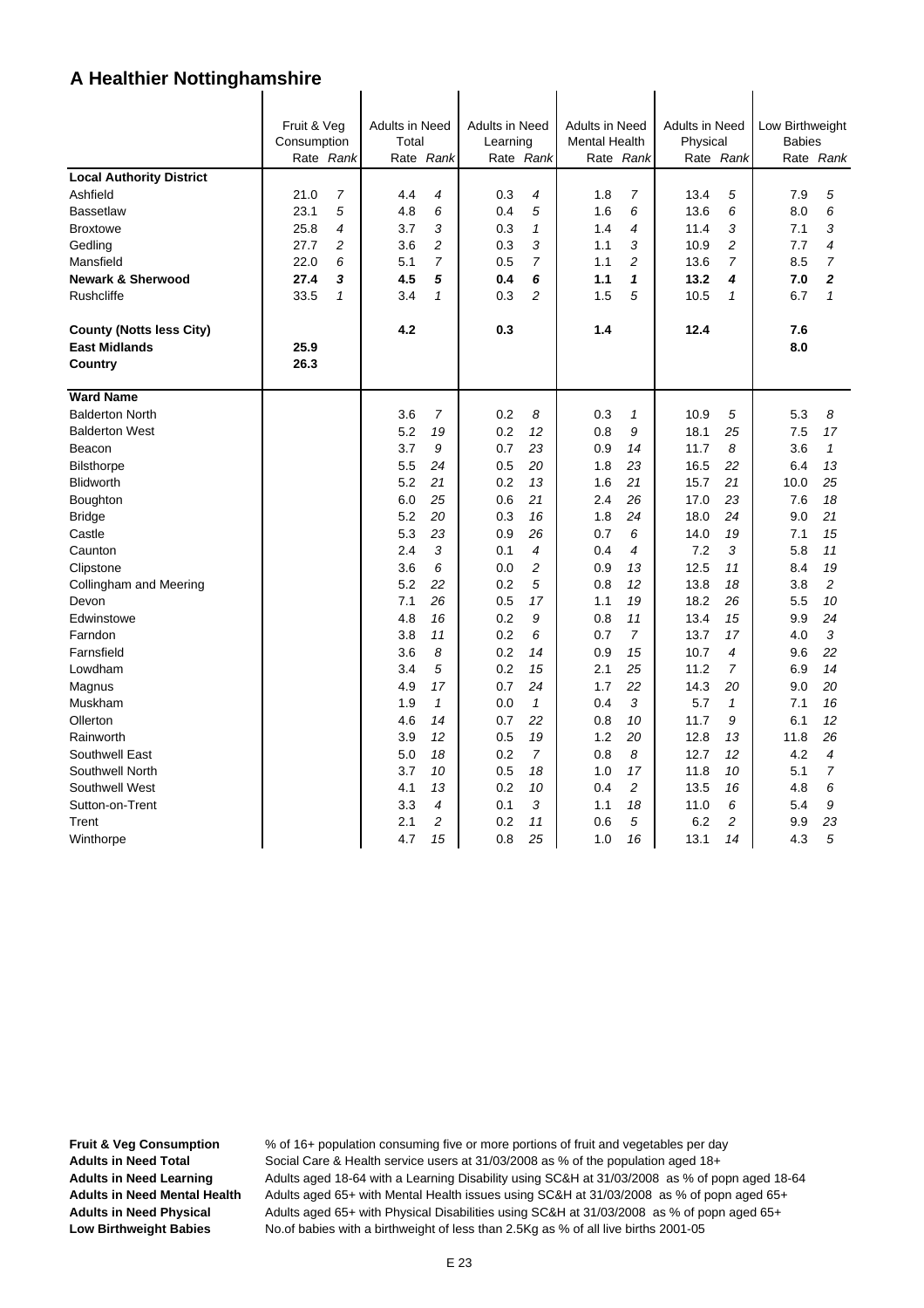|                                 | Mortality<br><b>All Causes</b><br>SMR Rank | Mortality<br>Under 75<br>Cancer<br>SMR Rank | Sport<br>Participation<br>Rate Rank | Teenage<br>Pregnancies<br>Rate* <i>Rank</i> |
|---------------------------------|--------------------------------------------|---------------------------------------------|-------------------------------------|---------------------------------------------|
| <b>Local Authority District</b> |                                            |                                             |                                     |                                             |
| Ashfield                        | 114.2<br>7                                 | 112.5<br>7                                  | 19.6<br>$\overline{4}$              | 50.1<br>6                                   |
| <b>Bassetlaw</b>                | 107.2<br>5                                 | 109.9<br>6                                  | 19.2<br>6                           | 5<br>40.6                                   |
| <b>Broxtowe</b>                 | 3<br>96.1                                  | 105.2<br>4                                  | 23.3<br>2                           | $\overline{c}$<br>27.2                      |
| Gedling                         | 94.1<br>2                                  | 98.5<br>2                                   | 5<br>19.5                           | 3<br>30.1                                   |
| Mansfield                       | 108.3<br>6                                 | 107.3<br>5                                  | 17.7<br>$\overline{7}$              | 57.7<br>7                                   |
| <b>Newark &amp; Sherwood</b>    | 99.9<br>4                                  | 3<br>102.3                                  | 3<br>19.8                           | 34.6<br>4                                   |
| <b>Rushcliffe</b>               | $\mathbf{1}$<br>90.8                       | $\mathbf{1}$<br>89.8                        | 26.7<br>1                           | $\mathbf{1}$<br>18.7                        |
|                                 |                                            |                                             |                                     |                                             |
| <b>County (Notts less City)</b> | 101.3                                      | 103.6                                       | 20.8                                | 37.3                                        |
| <b>East Midlands</b>            | 100.0                                      | 100.0                                       | 20.8                                | 40.8                                        |
| Country                         |                                            |                                             | 21.0                                | 42.1                                        |
|                                 |                                            |                                             |                                     |                                             |
| <b>Ward Name</b>                |                                            |                                             |                                     |                                             |
| <b>Balderton North</b>          | 87.0<br>9                                  | 101.6<br>13                                 |                                     | 43.2<br>20                                  |
| <b>Balderton West</b>           | 23<br>120.9                                | 115.1<br>20                                 |                                     | 30.7<br>16                                  |
| Beacon                          | 82.2<br>6                                  | 58.6<br>3                                   |                                     | 19.6<br>12                                  |
| <b>Bilsthorpe</b>               | 133.3<br>26                                | 15<br>104.1                                 |                                     | 27.8<br>15                                  |
| Blidworth                       | 25<br>128.6                                | 21<br>128.5                                 |                                     | 21<br>44.2                                  |
| Boughton                        | 119.6<br>22                                | 134.3<br>23                                 |                                     | 47.2<br>23                                  |
| <b>Bridge</b>                   | 24<br>122.8                                | 161.9<br>26                                 |                                     | 25<br>58.3                                  |
| Castle                          | 17<br>107.8                                | 143.4<br>25                                 |                                     | 22<br>46.6                                  |
| Caunton                         | 87.8<br>10                                 | 85.9<br>8                                   |                                     | 0.0<br>$\mathbf{1}$                         |
| Clipstone                       | 21<br>116.6                                | 22<br>129.0                                 |                                     | 18<br>34.6                                  |
| Collingham and Meering          | 84.7<br>8                                  | 12<br>98.9                                  |                                     | 0.0<br>1                                    |
| Devon                           | 97.7<br>13                                 | 103.2<br>14                                 |                                     | 98.6<br>26                                  |
| Edwinstowe                      | 18<br>111.0                                | 108.5<br>16                                 |                                     | $\mathbf{1}$<br>0.0                         |
| Farndon                         | 12<br>97.1                                 | 11<br>96.5                                  |                                     | 13<br>20.1                                  |
| Farnsfield                      | 82.5<br>$\overline{7}$                     | 70.0<br>6                                   |                                     | 18.7<br>11                                  |
| Lowdham                         | 114.4<br>20                                | 72.8<br>$\overline{7}$                      |                                     | 24.4<br>14                                  |
| Magnus                          | 102.6<br>14                                | 17<br>108.7                                 |                                     | 24<br>54.3                                  |
| Muskham                         | 4<br>68.6                                  | 90.5<br>9                                   |                                     | $\mathbf{1}$<br>0.0                         |
| Ollerton                        | 111.7<br>19                                | 139.7<br>24                                 |                                     | 36.7<br>19                                  |
| Rainworth                       | 102.7<br>15                                | 91.2<br>10                                  |                                     | 32.3<br>17                                  |
| Southwell East                  | 3<br>66.3                                  | 114.2<br>19                                 |                                     | $\mathbf{1}$<br>0.0                         |
| Southwell North                 | 56.0<br>$\mathbf{1}$                       | 23.9<br>$\mathbf{1}$                        |                                     | 0.0<br>1                                    |
| Southwell West                  | 5<br>71.2                                  | $\overline{c}$<br>46.3                      |                                     | 1<br>0.0                                    |
| Sutton-on-Trent                 | 91.2<br>11                                 | 109.0<br>18                                 |                                     | $\mathbf{1}$<br>0.0                         |
| Trent                           | $\overline{a}$<br>60.4                     | 4<br>62.2                                   |                                     | 1<br>0.0                                    |
| Winthorpe                       | 105.1<br>16                                | 63.6<br>5                                   |                                     | 0.0<br>1                                    |

SMR Standard Mortality Ratios \* Rate per thousand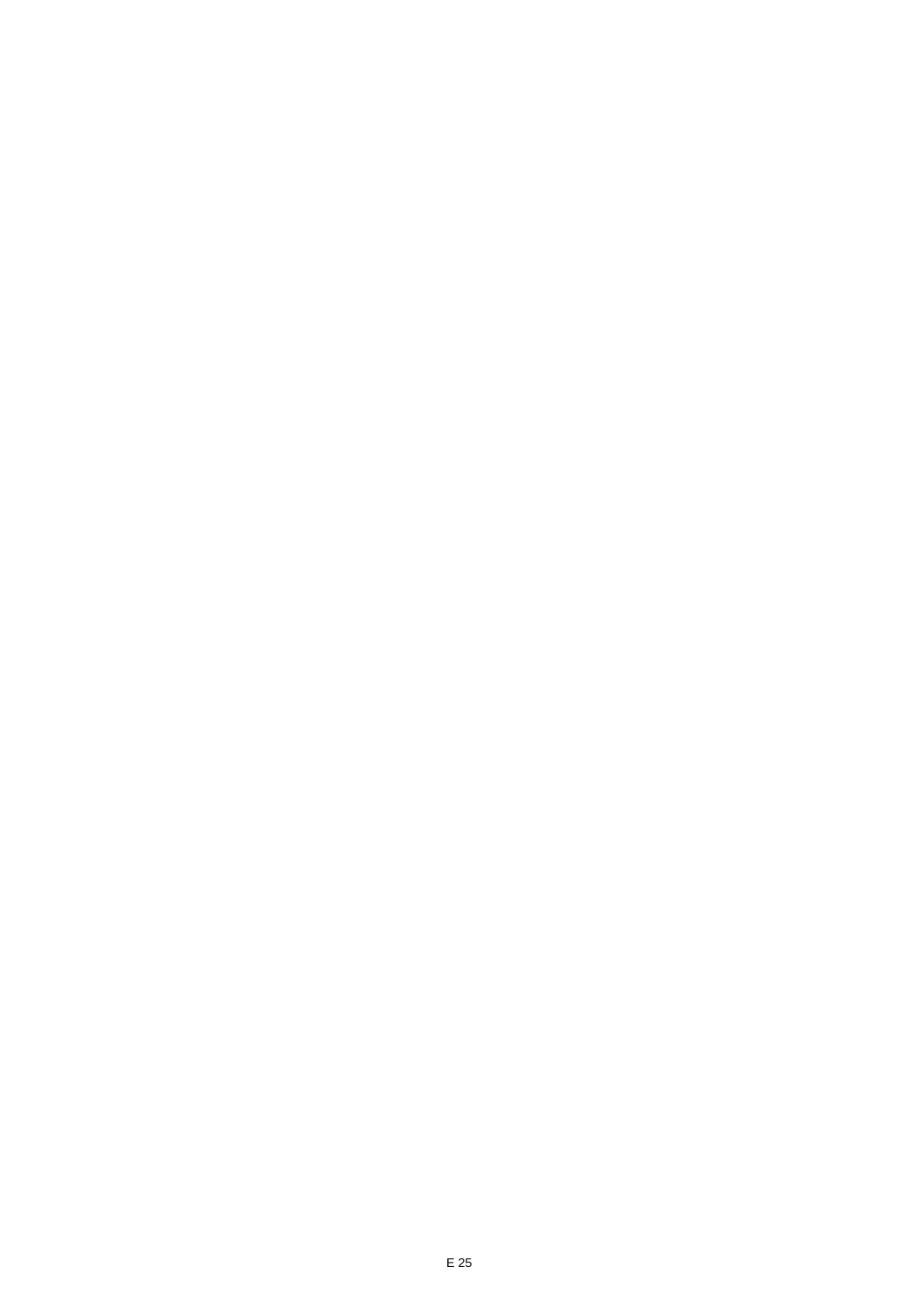|                                 | Access to                           | Children                          | Child                  |                        |                        |                        |
|---------------------------------|-------------------------------------|-----------------------------------|------------------------|------------------------|------------------------|------------------------|
|                                 | Hospital                            | in Need                           | Protection             | Smoking                | <b>Binge Drinking</b>  | Obesity                |
|                                 | Rate Rank                           | Rate Rank                         | Rate Rank              | Rate Rank              | Rate Rank              | Rate Rank              |
| <b>Local Authority District</b> |                                     |                                   |                        |                        |                        |                        |
| Ashfield                        | 99.0<br>$\mathbf{1}$                | 6.2<br>6                          | 5<br>0.6               | 29.3<br>$\overline{7}$ | 17.4<br>4              | 29.2<br>$\overline{7}$ |
| <b>Bassetlaw</b>                | 93.5<br>$\overline{4}$              | 5<br>4.1                          | 7<br>0.7               | 5<br>23.0              | 7<br>17.7              | 5<br>27.6              |
| <b>Broxtowe</b>                 | 91.4<br>5                           | 2.8<br>3                          | 0.2<br>2               | 2<br>21.1              | 17.5<br>5              | 23.9<br>2              |
| Gedling                         | $\overline{c}$<br>97.1              | $\overline{c}$<br>1.9             | 0.2<br>3               | 22.9<br>$\overline{4}$ | $\overline{c}$<br>17.0 | $\overline{c}$<br>23.9 |
| Mansfield                       | 3<br>96.5                           | $\overline{7}$<br>7.6             | 0.7<br>6               | 25.3<br>6              | 5<br>17.5              | 6<br>28.0              |
| Newark & Sherwood               | $\overline{7}$<br>75.8              | 3.4<br>4                          | 0.4<br>4               | 22.6<br>3              | 16.8<br>$\mathbf{1}$   | 25.5<br>4              |
| <b>Rushcliffe</b>               | 89.2<br>6                           | 1.0<br>1                          | 0.2<br>1               | 16.3<br>1              | 17.1<br>3              | 19.5<br>1              |
|                                 |                                     |                                   |                        |                        |                        |                        |
| <b>County (Notts less City)</b> | 91.8                                | 4.2                               | 0.4                    |                        |                        |                        |
| <b>East Midlands</b>            |                                     |                                   |                        | 24.9<br>24.1           | 17.7<br>18.0           | 25.6<br>23.6           |
| Country                         |                                     |                                   |                        |                        |                        |                        |
| <b>Ward Name</b>                |                                     |                                   |                        |                        |                        |                        |
| Abbey                           | 100.0<br>$\mathbf{1}$               | 0.7<br>13                         | 0.3<br>23              |                        |                        |                        |
| <b>Bingham East</b>             | 72.8<br>23                          | 0.7<br>14                         | 0.0<br>$\mathbf{1}$    |                        |                        |                        |
| <b>Bingham West</b>             | 92.8<br>16                          | 28<br>2.5                         | 0.0<br>$\mathbf{1}$    |                        |                        |                        |
| <b>Compton Acres</b>            | 100.0<br>$\mathcal I$               | 9<br>0.5                          | 24<br>0.3              |                        |                        |                        |
| Cotgrave                        | 91.8<br>19                          | 2.3<br>27                         | 0.4<br>25              |                        |                        |                        |
| Cranmer                         | 93.0<br>14                          | 17<br>1.1                         | $\mathbf{1}$<br>0.0    |                        |                        |                        |
| <b>Edwalton Village</b>         | 100.0<br>$\mathbf{1}$               | 0.9<br>15                         | 0.3<br>22              |                        |                        |                        |
| Gamston                         | 100.0<br>$\mathbf{1}$               | 0.6<br>10                         | 0.0<br>$\mathbf{1}$    |                        |                        |                        |
| Gotham                          | 100.0<br>$\mathbf{1}$               | $\overline{7}$<br>0.5             | 0.0<br>$\mathbf{1}$    |                        |                        |                        |
| Keyworth North                  | $\mathbf{1}$<br>100.0               | $\mathbf{1}$<br>0.0               | $\mathbf{1}$<br>0.0    |                        |                        |                        |
| Keyworth South                  | 21<br>84.3                          | 18<br>1.1                         | $\mathbf{1}$<br>0.0    |                        |                        |                        |
| Lady Bay                        | 86.2<br>20                          | 1.2<br>20                         | 0.7<br>28              |                        |                        |                        |
| Leake<br>Lutterell              | 96.2<br>13<br>100.0<br>$\mathcal I$ | 21<br>1.3<br>1.6<br>24            | 0.1<br>18<br>0.6<br>27 |                        |                        |                        |
| Manvers                         | 92.4<br>18                          | 6<br>0.5                          | 0.0<br>$\mathbf{1}$    |                        |                        |                        |
| Melton                          | 92.7<br>17                          | 1.1<br>19                         | 20<br>0.2              |                        |                        |                        |
| <b>Musters</b>                  | 100.0<br>$\mathcal I$               | 0.2<br>3                          | 0.0<br>$\mathbf{1}$    |                        |                        |                        |
| Nevile                          | 52.7<br>26                          | 0.2<br>4                          | $\mathbf{1}$<br>0.0    |                        |                        |                        |
| Oak                             | 43.5<br>27                          | 0.6<br>11                         | 0.0<br>$\mathbf{1}$    |                        |                        |                        |
| Ruddington                      | 92.8<br>15                          | 25<br>1.8                         | 0.2<br>19              |                        |                        |                        |
| Soar Valley                     | 71.7<br>24                          | 0.7<br>12                         | $\mathbf{1}$<br>0.0    |                        |                        |                        |
| Stanford                        | 100.0<br>$\mathbf{1}$               | 1.4<br>23                         | 0.0<br>$\mathbf{1}$    |                        |                        |                        |
| Thoroton                        | 71.1<br>25                          | 22<br>1.4                         | 0.0<br>$\mathbf{1}$    |                        |                        |                        |
| Tollerton                       | 100.0<br>$\mathbf{1}$               | 0.3<br>5                          | 0.0<br>1               |                        |                        |                        |
| Trent                           | 100.0<br>$\mathbf{1}$               | 2.1<br>26                         | 0.2<br>21              |                        |                        |                        |
| <b>Trent Bridge</b>             | 100.0<br>$\mathbf{1}$               | 0.9<br>16                         | 0.5<br>26              |                        |                        |                        |
| Wiverton                        | 28<br>29.2                          | 8<br>0.5                          | 0.0<br>1               |                        |                        |                        |
| Wolds                           | 22<br>74.6                          | 0.0<br>$\boldsymbol{\mathcal{I}}$ | 0.0<br>$\mathbf{1}$    |                        |                        |                        |

Access to Hospital **800 %** of households within 30 mins travel time of a hospital by public transport, walking or cycling **Children in Need** No. of children referred to Social Care & Health in 2007 as % of the population aged 0-17 **Child Protection** No. of Section 47 inquiries in 2007 as % of the population aged 0-17

**Smoking** No. of current cigarette smokers as % of 16+ population

**Binge Drinking** % of men consuming 8+ units and women 6+ units of alcohol in one day during the previous week **Obesity** We of 16+ population with a Body Mass Index of more than 30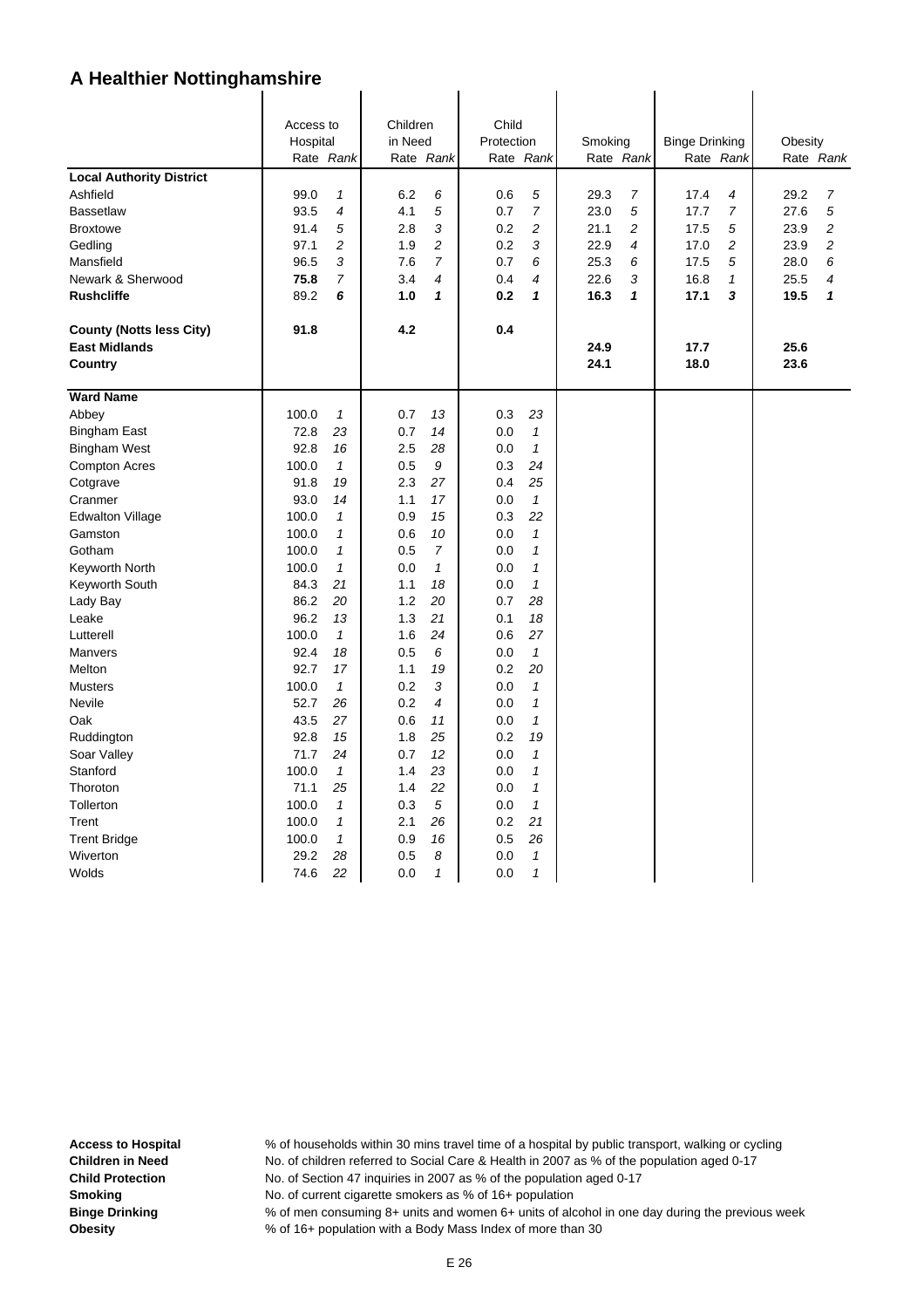|                                 |                            |                |            | <b>Adults in Need</b> |            |                                   |            |                                               |            |                                   |            | Low Birthweight |  |
|---------------------------------|----------------------------|----------------|------------|-----------------------|------------|-----------------------------------|------------|-----------------------------------------------|------------|-----------------------------------|------------|-----------------|--|
|                                 | Fruit & Veg<br>Consumption |                |            | Total                 |            | <b>Adults in Need</b><br>Learning |            | <b>Adults in Need</b><br><b>Mental Health</b> |            | <b>Adults in Need</b><br>Physical |            | <b>Babies</b>   |  |
|                                 |                            | Rate Rank      |            | Rate Rank             |            | Rate Rank                         |            | Rate Rank                                     |            | Rate Rank                         |            | Rate Rank       |  |
| <b>Local Authority District</b> |                            |                |            |                       |            |                                   |            |                                               |            |                                   |            |                 |  |
| Ashfield                        | 21.0                       | $\overline{7}$ | 4.4        | 4                     | 0.3        | 4                                 | 1.8        | 7                                             | 13.4       | 5                                 | 7.9        | 5               |  |
| <b>Bassetlaw</b>                | 23.1                       | 5              | 4.8        | 6                     | 0.4        | 5                                 | 1.6        | 6                                             | 13.6       | 6                                 | 8.0        | 6               |  |
| <b>Broxtowe</b>                 | 25.8                       | $\overline{4}$ | 3.7        | 3                     | 0.3        | $\mathbf{1}$                      | 1.4        | 4                                             | 11.4       | 3                                 | 7.1        | 3               |  |
| Gedling                         | 27.7                       | $\overline{c}$ | 3.6        | 2                     | 0.3        | 3                                 | 1.1        | 3                                             | 10.9       | 2                                 | 7.7        | 4               |  |
| Mansfield                       | 22.0                       | 6              | 5.1        | 7                     | 0.5        | $\overline{7}$                    | 1.1        | $\overline{c}$                                | 13.6       | 7                                 | 8.5        | $\overline{7}$  |  |
| Newark & Sherwood               | 27.4                       | 3              | 4.5        | 5                     | 0.4        | 6                                 | 1.1        | $\mathbf{1}$                                  | 13.2       | 4                                 | 7.0        | 2               |  |
| <b>Rushcliffe</b>               | 33.5                       | 1              | 3.4        | 1                     | 0.3        | $\overline{2}$                    | 1.5        | 5                                             | 10.5       | 1                                 | 6.7        | $\mathbf{1}$    |  |
| <b>County (Notts less City)</b> |                            |                | 4.2        |                       | 0.3        |                                   | 1.4        |                                               | 12.4       |                                   | 7.6        |                 |  |
| <b>East Midlands</b>            | 25.9                       |                |            |                       |            |                                   |            |                                               |            |                                   | 8.0        |                 |  |
| Country                         | 26.3                       |                |            |                       |            |                                   |            |                                               |            |                                   |            |                 |  |
|                                 |                            |                |            |                       |            |                                   |            |                                               |            |                                   |            |                 |  |
| <b>Ward Name</b>                |                            |                |            |                       |            |                                   |            |                                               |            |                                   |            |                 |  |
| Abbey                           |                            |                | 3.3        | 18                    | 0.3        | 22                                | 1.6        | 19                                            | 11.9       | 21                                | 10.4       | 27              |  |
| <b>Bingham East</b>             |                            |                | 3.6        | 21                    | 0.2        | 12                                | 1.0        | 13                                            | 11.2       | 20                                | 5.9        | 14              |  |
| Bingham West                    |                            |                | 2.8        | 13                    | 0.3        | 23                                | 0.9        | 10                                            | 10.9       | 17                                | 7.1        | 18              |  |
| <b>Compton Acres</b>            |                            |                | 2.1        | $\overline{4}$        | 0.0        | 3                                 | 3.2        | 26                                            | 10.4       | 16                                | 6.1        | 15              |  |
| Cotgrave                        |                            |                | 3.7        | 22                    | 0.1        | 6                                 | 3.9        | 27                                            | 12.9       | 26                                | 9.3        | 25              |  |
| Cranmer                         |                            |                | 3.9        | 23                    | 0.1        | 8                                 | 0.8        | 8                                             | 12.8       | 25                                | 2.6        | $\overline{4}$  |  |
| <b>Edwalton Village</b>         |                            |                | 6.4        | 28                    | 0.2        | 10                                | 2.0        | 23                                            | 15.1       | 27                                | 6.1        | 16              |  |
| Gamston                         |                            |                | 2.1        | 3                     | 0.1        | 9                                 | 1.3        | 16                                            | 11.0       | 18                                | 5.5        | 11              |  |
| Gotham                          |                            |                | 3.4        | 19                    | 0.2        | 11                                | 1.5        | 18                                            | 11.0       | 19                                | 2.9        | 5               |  |
| Keyworth North                  |                            |                | 2.7        | 11<br>20              | 0.0<br>0.4 | $\mathbf{1}$<br>25                | 0.6        | 3<br>$\overline{7}$                           | 5.8<br>8.9 | $\overline{c}$<br>10              | 4.9<br>7.0 | 10<br>17        |  |
| Keyworth South                  |                            |                | 3.6<br>2.5 | 8                     | 0.3        | 21                                | 0.8<br>0.7 | $\overline{4}$                                | 11.9       | 23                                | 7.3        | 21              |  |
| Lady Bay<br>Leake               |                            |                | 3.1        | 15                    | 0.2        | 13                                | 0.9        | 11                                            | 9.1        | 11                                | 7.1        | 20              |  |
| Lutterell                       |                            |                | 5.7        | 27                    | 0.6        | 27                                | 1.2        | 14                                            | 11.9       | 22                                | 4.0        | 8               |  |
| Manvers                         |                            |                | 3.2        | 17                    | 0.3        | 20                                | 1.6        | 20                                            | 8.2        | 9                                 | 5.7        | 12              |  |
| Melton                          |                            |                | 2.4        | $\overline{7}$        | 0.1        | $\overline{7}$                    | 1.7        | 21                                            | 10.3       | 15                                | 5.7        | 13              |  |
| <b>Musters</b>                  |                            |                | 2.7        | 12                    | 0.5        | 26                                | 0.8        | 9                                             | 9.9        | 14                                | 9.2        | 24              |  |
| Nevile                          |                            |                | 1.8        | $\mathbf{1}$          | 0.3        | 19                                | 1.0        | 12                                            | 5.1        | $\mathbf{1}$                      | 2.3        | 3               |  |
| Oak                             |                            |                | 2.6        | 9                     | 0.2        | 18                                | 0.5        | $\overline{c}$                                | 6.8        | 4                                 | 8.9        | 23              |  |
| Ruddington                      |                            |                | 4.1        | 24                    | 0.7        | 28                                | 1.2        | 15                                            | 9.7        | 13                                | 9.7        | 26              |  |
| Soar Valley                     |                            |                | 2.0        | $\overline{c}$        | 0.0        | $\mathbf{1}$                      | 1.4        | 17                                            | 9.2        | 12                                | 3.1        | 6               |  |
| Stanford                        |                            |                | 2.4        | 6                     | 0.2        | 15                                | 0.7        | 5                                             | 6.9        | 5                                 | 4.0        | 9               |  |
| Thoroton                        |                            |                | 2.2        | 5                     | 0.2        | 17                                | 1.8        | 22                                            | 7.2        | 8                                 | 0.9        | $\mathbf{1}$    |  |
| Tollerton                       |                            |                | 2.8        | 14                    | 0.2        | 14                                | 0.4        | $\mathbf{1}$                                  | 7.1        | 6                                 | 1.4        | $\overline{c}$  |  |
| Trent                           |                            |                | 4.9        | 25                    | 0.1        | 4                                 | 2.1        | 24                                            | 12.8       | 24                                | 7.1        | 19              |  |
| <b>Trent Bridge</b>             |                            |                | 5.1        | 26                    | 0.4        | 24                                | 4.9        | 28                                            | 22.2       | 28                                | 7.7        | 22              |  |
| Wiverton                        |                            |                | 2.6        | 10                    | 0.2        | 16                                | 0.8        | 6                                             | 6.8        | 3                                 | 3.7        | $\overline{7}$  |  |
| Wolds                           |                            |                | 3.2        | 16                    | 0.1        | 5                                 | 2.3        | 25                                            | 7.2        | 7                                 | 13.2       | 28              |  |